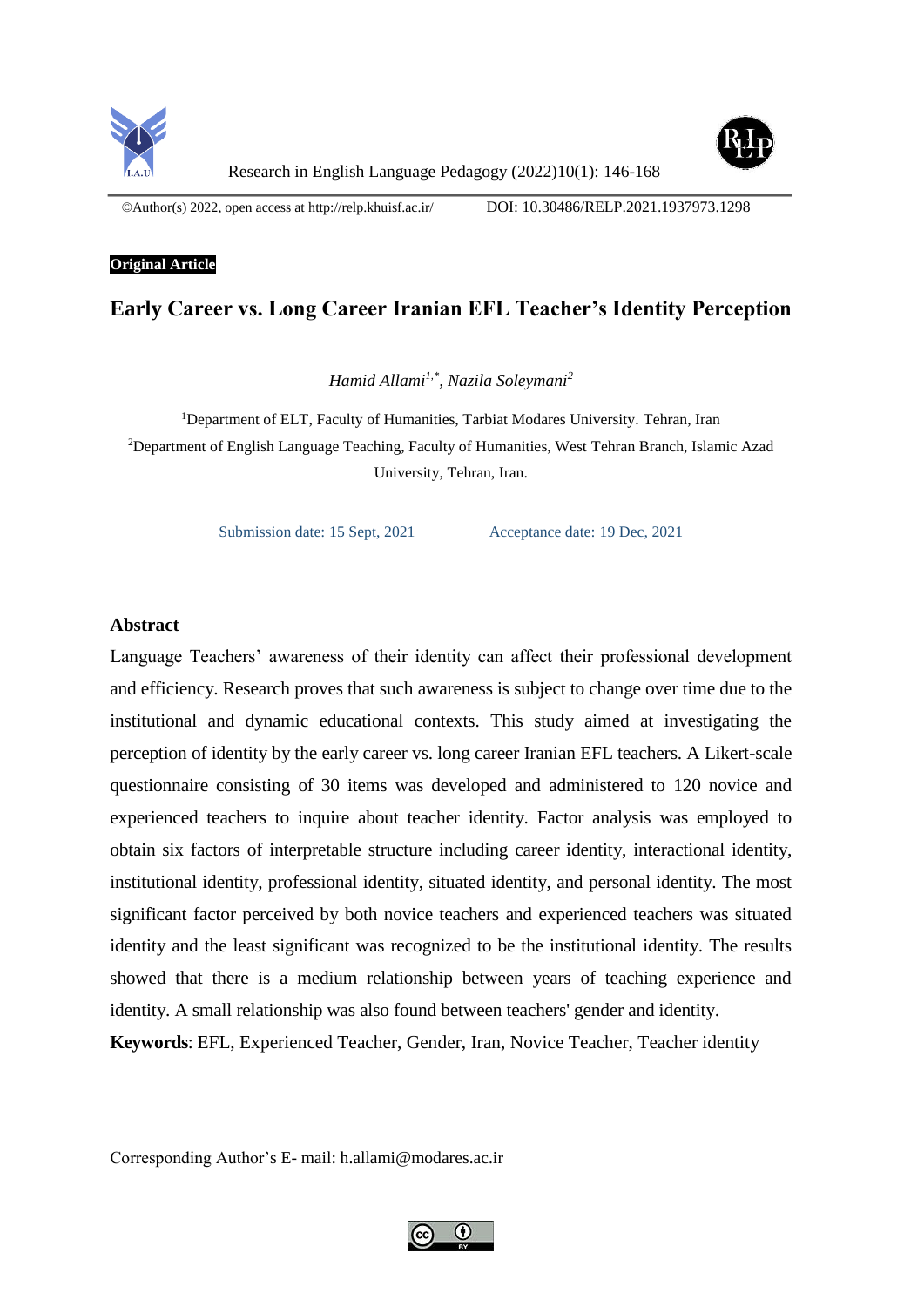### **1. Introduction**

Teachers in the first years of their career require high-quality and structured support to become experienced. Early career teachers must be able to develop the knowledge and practice that set them up for a successful and long career in teaching. They struggle to gain real-life experiences in teaching to make their selves. As Berliner (2004) explains "novice teachers are inflexible, rational, and follow the programs and rules given to them, and they just focus on problems in the classroom" (p. 206). They then become proficient to make decisions and turn out to be flexible (Berliner, 2004). Experienced teachers can react quickly to situations in the classroom (Ruppar et al., 2014; Wolff et al., 2016).

Teachers' beliefs about students, their teaching foci, and their roles and responsibilities at various stages of their careers (pre-service, beginning, or experienced) have great impacts on their teaching practices. Teachers, consciously or unconsciously, play a crucial role in the classroom. It is the duty of every good teacher to help the students. When students feel that they are being cared for, appreciated, and loved they are motivated and enjoy learning. Then teachers should focus on changing their behaviors, competencies, and beliefs, namely, they ought to develop their own identities as teachers (Korthagen, 2004). A teacher's identity affects his/her sense of purpose, self-efficacy, motivation, commitment, job satisfaction, and effectiveness (Day et al., 2006). The importance of teacher identity is that teachers' values, beliefs, and tendencies guide their thinking.

A teacher's professional identity is rebuilt over time along with the changes in the environment and expansion of his/her role in the workplace (Lave & Wenger, 1991; Wenger, 1998). The development of the professional identity can help the teacher show more effective and appropriate teaching practices and build better communication with the students (Day, 2002).

Teacher professional identity has been highly in focus in research on teacher education over the last few years. Several studies have confirmed that teachers' professional identity is influenced by factors such as decision making, the teacher's classroom performance, their withdrawal from teaching, and the way they deal with learning-related problems and anxieties (Berliner, 2001, 2004; Bousfield, 2017). However, the role of experience has not yet been probed empirically. The influence of experience on teacher identity can only be determined by comparing experienced with novice teachers.

147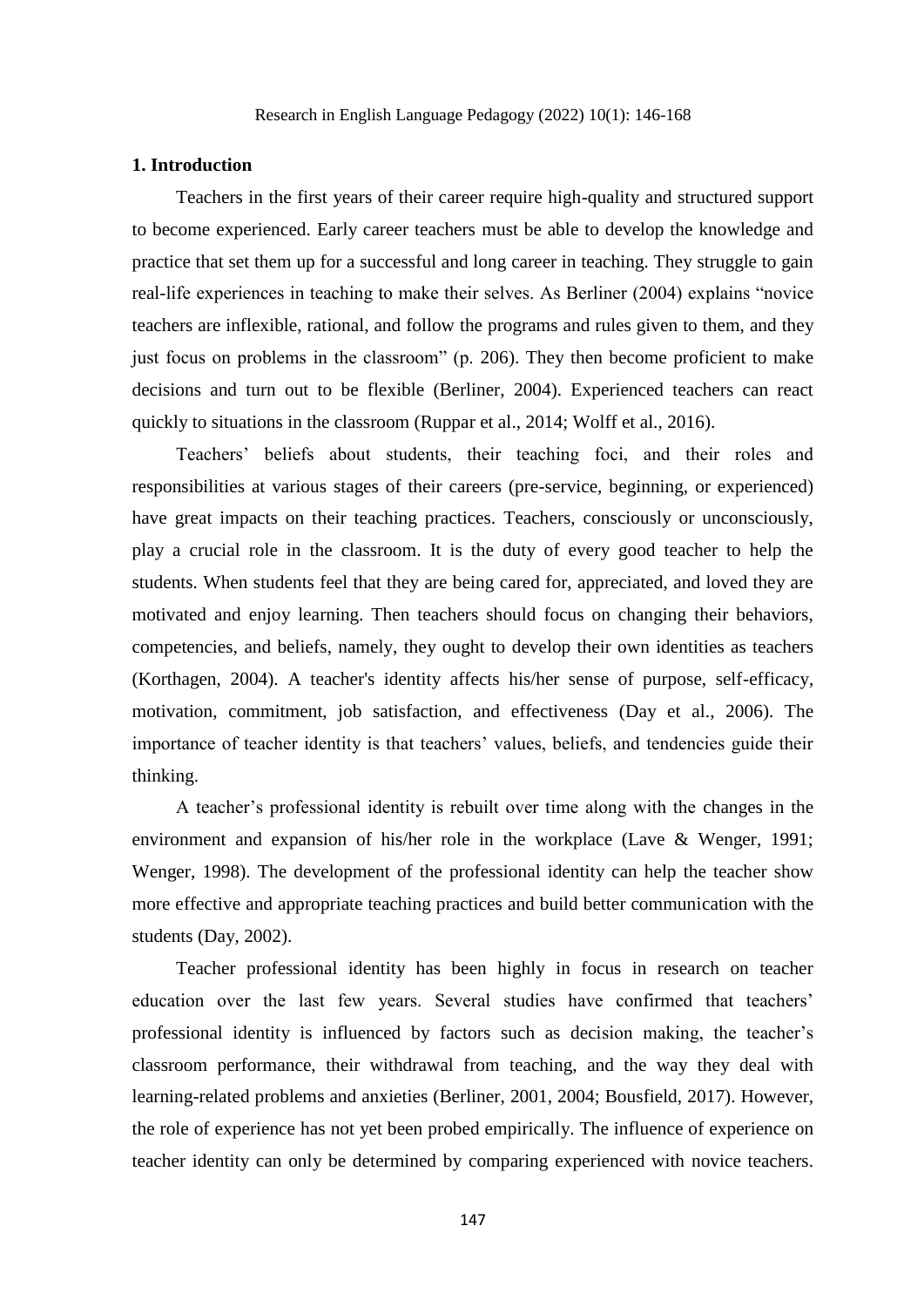This study aims to meet the need for an examination of teacher identity and its components in novice and experienced English teachers more precisely.

### **2. Literature Review**

Identity, by definition, refers to the qualities, beliefs, personality, and expression that make a person. It is the behavior that an individual experience during a whole lifetime (Beijaard et al., 2004). People have many different identities and roles based on the situation and relationships in which they are engaged (Stryker & Burke, 2000).

Identity, by nature, is a dynamic process that involves continuous interpretation of one's experiences throughout their life (Kerby, 1991). Beijaard (1995) believes that identity includes the different images that a person has of him/herself or others about him/her, which determines who or what the person is. It refers to the different roles an individual plays in society (Stryker & Burke, 2000). As it is influenced by personal experiences, as well as environmental, institutional, social, and cultural factors, identity is a dynamic process that is constantly being created and recreated (Bloome et al., 2005).

Pennington and Richards (2016) view identity as a set of special and unique personal characteristics seen by others, the understanding of which depends on (a) individuals' physical characteristics, capacities, and aptitudes; (b) their social status; and (c) their relationship and associates with various groups. It is also noted that the activities and contexts in which a person is situated should not be ignored in understanding the identity of the person (Pennington & Richards, 2016).

Teachers' awareness of their identity can affect their professional development and efficiency, making them more eager to deal with the educational change and implement creativity and innovation in their practical teaching (Beijaard et al., 2000). A language teacher should also be provided with an awareness of the teaching/learning context specifics to develop a proper professional identity (Eslammdoost, et al., 2020) Gholamshahi et al. (2021) also studied the EFL teachers' imposed identity through a selfdeveloped inventory. They suggested that an awareness of the imposed identity can help language teachers assess their identity for more teaching effectiveness and improvement. The relationships a teacher has in the class, school, and community can change their identity. Identity is, thus, recognized as an analytic lens through which different aspects of teachers' instructional performance are investigated. For Xu (2013), identity is a social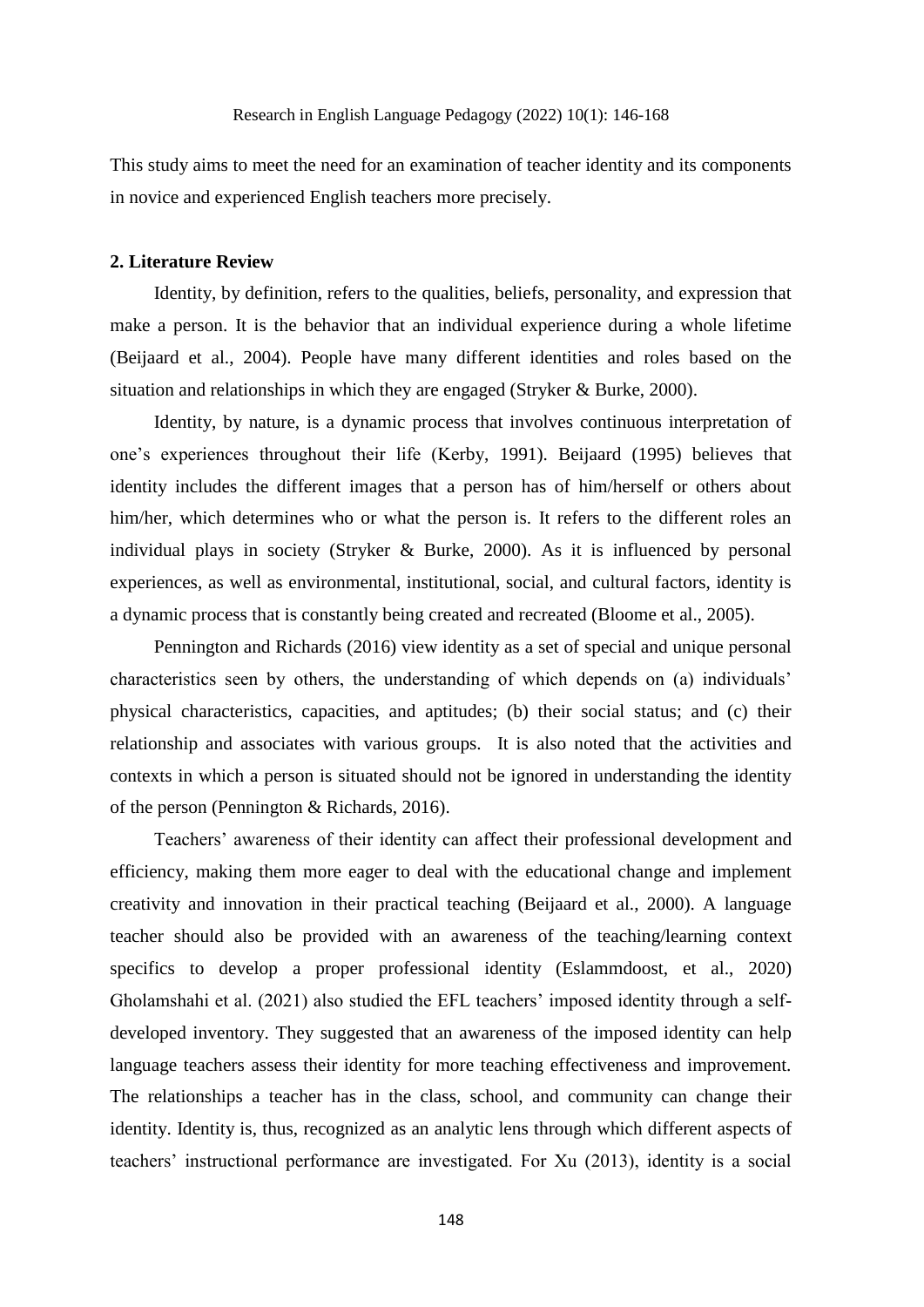cognitive structure and emphasizes the innate features of identity, so more effort is needed to investigate this issue. A review of the relevant literature reveals that teacher identity has been examined from different perspectives. Varghese et al. (2005) explored three theoretical frameworks (social identity theory, situated identity theory, and image-text concept) for theorizing language teacher identity, while Farrell (2011) perused the professional role identities of three ESL teachers. A teacher's professional identity helps them have more effective and appropriate practice and shape their beliefs and relationships with students (Wilson, 2001, as cited in Day, 2006).

The professional identity of a language teacher may be related to their mastery of the language and their years of teaching experience (Kelchtermans, 1993; Pennington & Richards, 2016). Abdinia (2012) reported on the participation of a critical EFL teacher training course in rebuilding the professional identity of Iranian teachers, point out three shifts in teacher professional identities. Xu (2013) observed the formation and change of the EFL teachers' professional identity for four years and concluded that imaginary identities can change because of the institutional and the dynamic educational contexts. Karimi and Mofidi (2019) tried to discover L2 teacher identity development and concluded that initiatives of teacher education should create a clear focus on the teacher identity. Richter et al. (2021) believe that it is necessary to explore the components of teacher professional identity to develop more effective teacher education programs with the ultimate aim of better teacher training and subsequent more efficient student achievement.

There have recently been studies focusing on certain dimensions of language teacher identity; however, this study has specifically paid attention to the interplay between EFL teacher identity, experience (novice and expert), and the possible role of gender (male and female) in the context of Iran. The research attempted to answer the following questions.

- 1. How do Iranian EFL teachers perceive teacher identity?
- 2. Does experience have a role in Iranian EFL teachers' perception of teacher identity?
- 3. Does gender have a role in Iranian EFL teachers' perception of teacher identity?

# **3. Methodology**

### **3.1. Design of the Study**

A quantitative method design was utilized in this research. The advantage of quantitative **research** is in collecting computational data from a particular group. The

149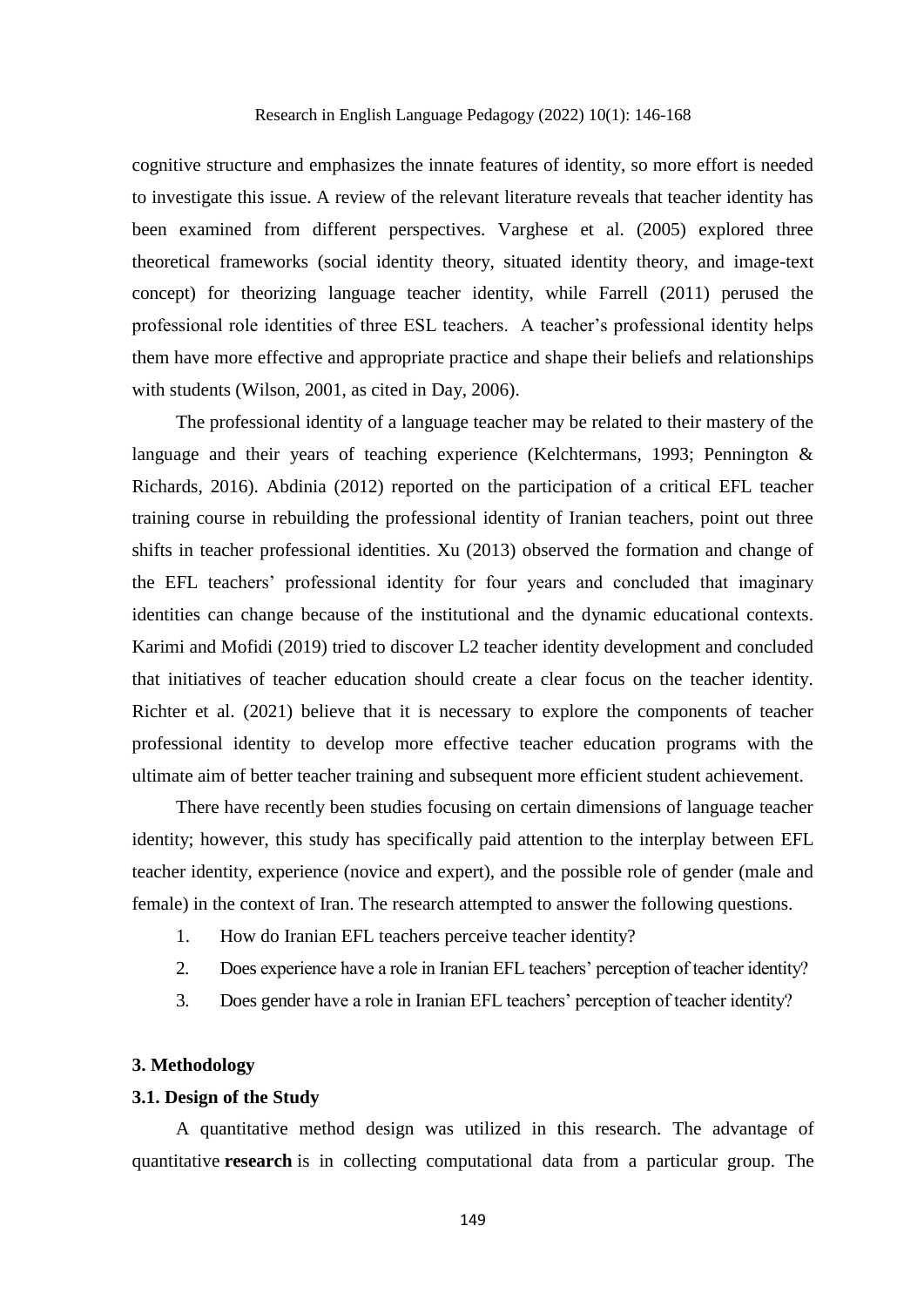rationale for using this descriptive survey was because the present research intended to study if the experience of teachers can influence the teacher's identity perception. One additional aim was to find out if gender as a moderating variable can play a role in forming the teacher's perceived identity. In an attempt to identify the components, it was decided to use a questionnaire for collecting data. This questionnaire was also piloted, and its reliability and related validity were assessed. In this study, the quantitative variable was the length of the teachers' careers which was inspected by a questionnaire.

The method used in this study was based on the descriptive research method. The first phase was an attempt to design the research pattern using descriptive methods, reviewing previous research, and analyzing the obtained results through related software. The reliable and valid questionnaire was distributed to a large sample of Iranian EFL teachers in institutes/schools. In the subsequent sections, the phase will be elaborated on thoroughly.

### **3.2. Participants**

English is a mandatory subject taught in secondary education in Iran. The majority of English language teachers are non-native speakers, and most of them are practicing in secondary education (junior high school and high school) or foreign language institutes. The participants included 120 English language teachers in 1-12 districts of 22 municipal districts in Tehran. There were 60 novice teachers with a work career of 1 to 4 years of teaching and 60 expert teachers with a work career of more than 6 years of teaching (Richards & Farrell. 2005). Gender was also an important category in this study, th 60 female teachers and 60 male teachers participated in this study (See Table 1).

Non-random data collection method was used, as it aimed to bring together experienced and inexperienced teachers. All teachers participating in this research were made aware of the purpose of filling in the questionnaire.

#### Table 1.

*Demographic Background of the Participants*

| No. of Teachers  | 120                                                |
|------------------|----------------------------------------------------|
| Gender           | 60 Females & 60 Males                              |
| <b>Districts</b> | 1-12 Districts of 22 Municipal Districts in Tehran |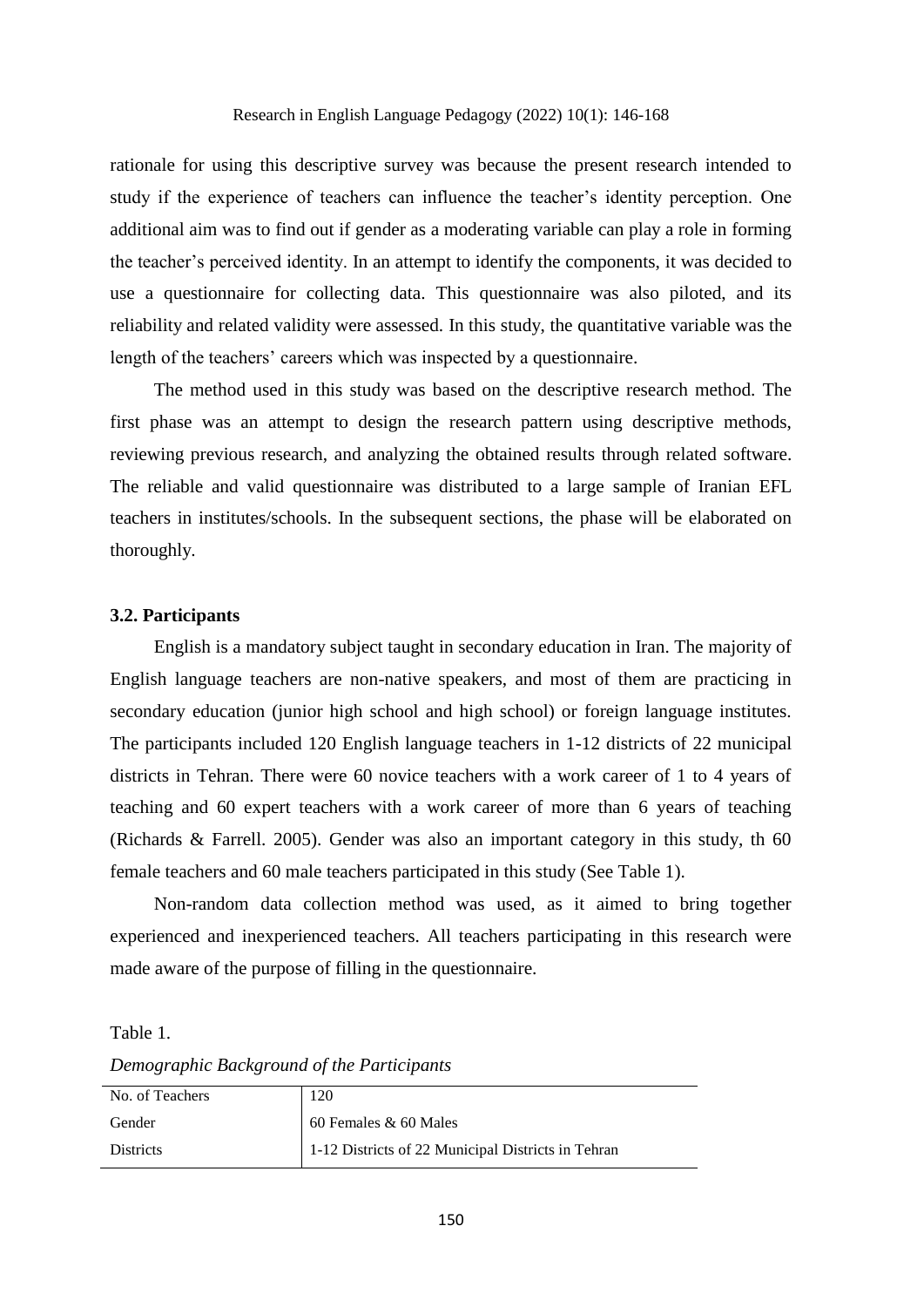### **3.3. Instrument**

The data were collected through a modified version of the identity questionnaire developed originally by Xiong and Xiong (2017). It was altered into a Likert scale format to allow the participants to choose their opinions according to five items (strongly agree, agree, neutral, disagree, and strongly disagree). Certain changes were also made to comply with the Iranian context.

The questionnaire was examined for content and face validity by an expert in EFL teacher education. A factor analysis was also run to provide evidence of the construct validity for the measurement instrument.

# **3.4. Data Collection Procedure**

The questionnaire was used as a data collecting instrument, concerning the variables and the relationship between the research components. In order to prepare the items of the questionnaire, some prominent university professors were consulted. Then the final questionnaire was prepared and distributed among the participants. The validity and reliability of the questionnaire were determined before doing the study and then distributed among the teachers. It should be noted that the participants of this study were selected nonrandomly because the researcher needed to be aware of their history and background. Finally, based on the responses received from the teachers, the data were calculated via SPSS program.

#### **3.5. Data analysis Procedure**

The data analysis focused on numerical/quantitative data. Before the analysis, data coding was applied for the participants' responses. To easily analyze the data, they were encoded as data obtained from questionnaires in SPSS software. Cronbach's coefficient alpha, item-total correlation, and inter-item correlation were used to evaluate the degree of reliability of the questionnaire. To validate the instrument and to detect the factors affecting teacher professional identity early factor analysis was run. Six main dependent variables including career identity, interactional identity, institutional identity, professional identity, situated identity, and personal identity were determined. This analysis involved examining the relationship between variables and comparing groups and how they affect each other. These variables were then examined through MANOVA, Box's test, Levene's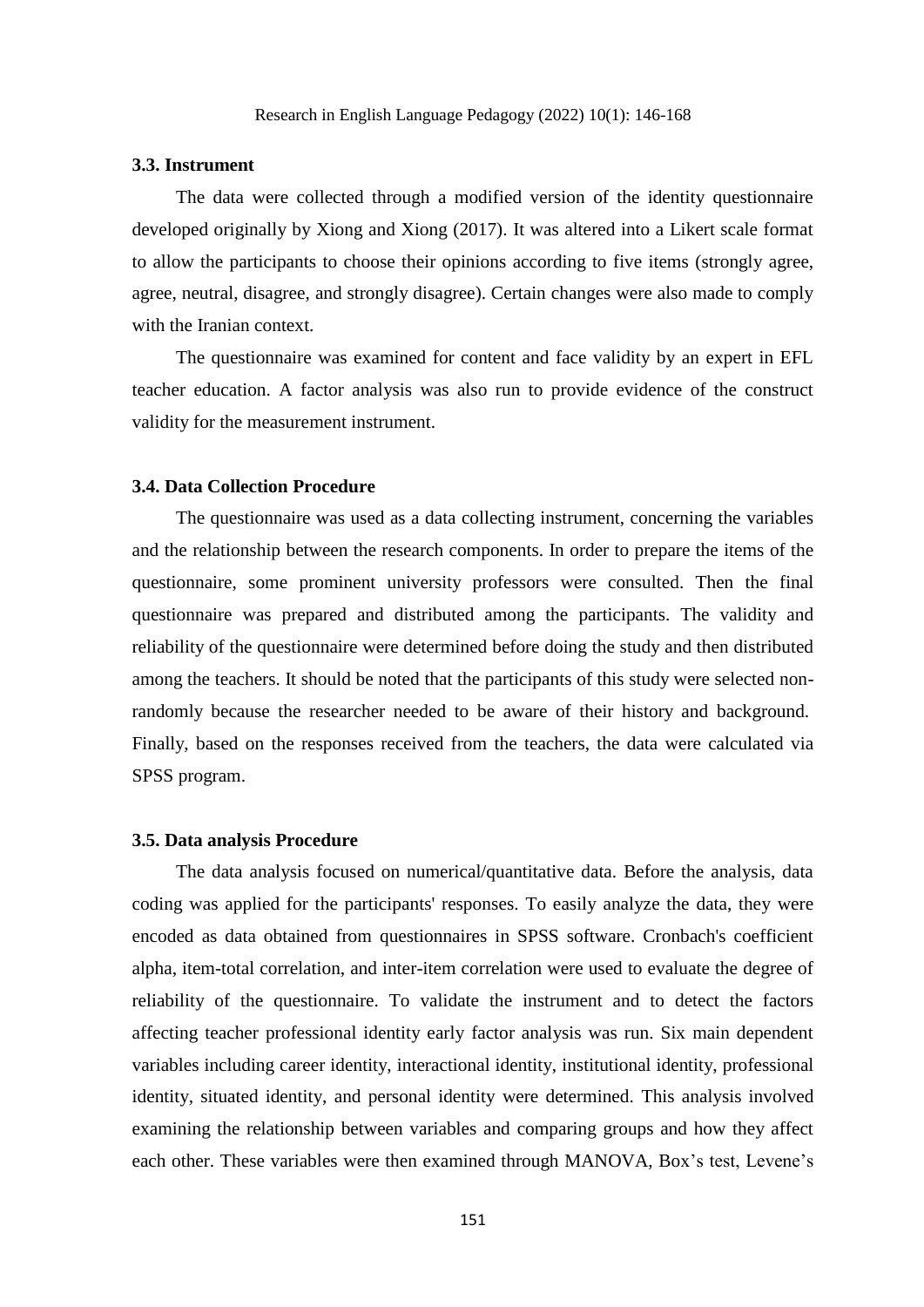test, Multivariate tests, and Tests of between-subjects effects. The stability and consistency of the data were thus checked.

# **4. Results**

### **4.1. Result for Research Question One**

To investigate Iranian EFL teachers' perceived identity, 30 items of EFL teacher's identity questionnaire, in a 5-point Likert scale, were subjected to exploratory factor analysis (EFA) with the factor extraction method of principal axis factoring (PAF), in conjunction with a Promax rotation method. It should be mentioned that PAF is a more versatile and precise extraction method in EFA, in comparison with other commonly used methods, given that it would yield a factor structure in which common variance was accounted for, and that unique variance and error variance were removed (Tabachnick & Fidell, 2013), with the goal of representing the maximum amount of obtained variance.

Before performing EFA, the suitability of data for factor analysis was checked. First, the normality was examined by observing the skewness and kurtosis measures of the items, and all of them were between  $-2$  and  $+2$  (Table 2). Therefore, according to Tabachnick and Fidell (2013), the data met the assumption of normality. Secondly, the Kaiser-Meyer-Olkin measure was exploited to evaluate the sampling adequacy for EFA. As it was represented in Table 3, KMO was 0.81, exceeding the recommended value of 0.6 (Field, 2009; Kaiser, 1970, 1974). Thirdly, as can be seen in Table 3, Bartlett's test of sphericity was X2 (435)  $=1633.84$ ,  $p = .00$ , signifying that the magnitude of correlations between items was adequately large for running EFA.

Table 2.

|                | Minimum | Maximum | Mean | Std.<br>Deviation | Skewness |      | Kurtosis       |       |
|----------------|---------|---------|------|-------------------|----------|------|----------------|-------|
|                |         |         |      |                   | Value    | Std. | Value<br>Error | Std.  |
|                |         |         |      |                   |          |      |                | Error |
| Q <sub>1</sub> | 2       | 5       | 3.98 | 0.79              | $-0.78$  | 0.22 | 0.63           | 0.44  |
| Q2             |         | 5       | 3.89 | 1.04              | $-1.07$  | 0.22 | 0.89           | 0.44  |
| Q <sub>3</sub> | 2       | 5       | 4.22 | 0.88              | $-0.89$  | 0.22 | $-0.06$        | 0.44  |
| Q <sub>4</sub> |         | 5       | 4.33 | 0.78              | $-1.18$  | 0.22 | 1.88           | 0.44  |
| Q <sub>5</sub> |         | 5       | 3.73 | 0.93              | $-0.52$  | 0.22 | $-0.24$        | 0.44  |
| Q <sub>6</sub> | 2       | 5       | 4.33 | 0.83              | $-1.12$  | 0.22 | 0.61           | 0.44  |

*Descriptive Statistics of Items in EFL Teachers' Perceived Identity Questionnaire (N =120)*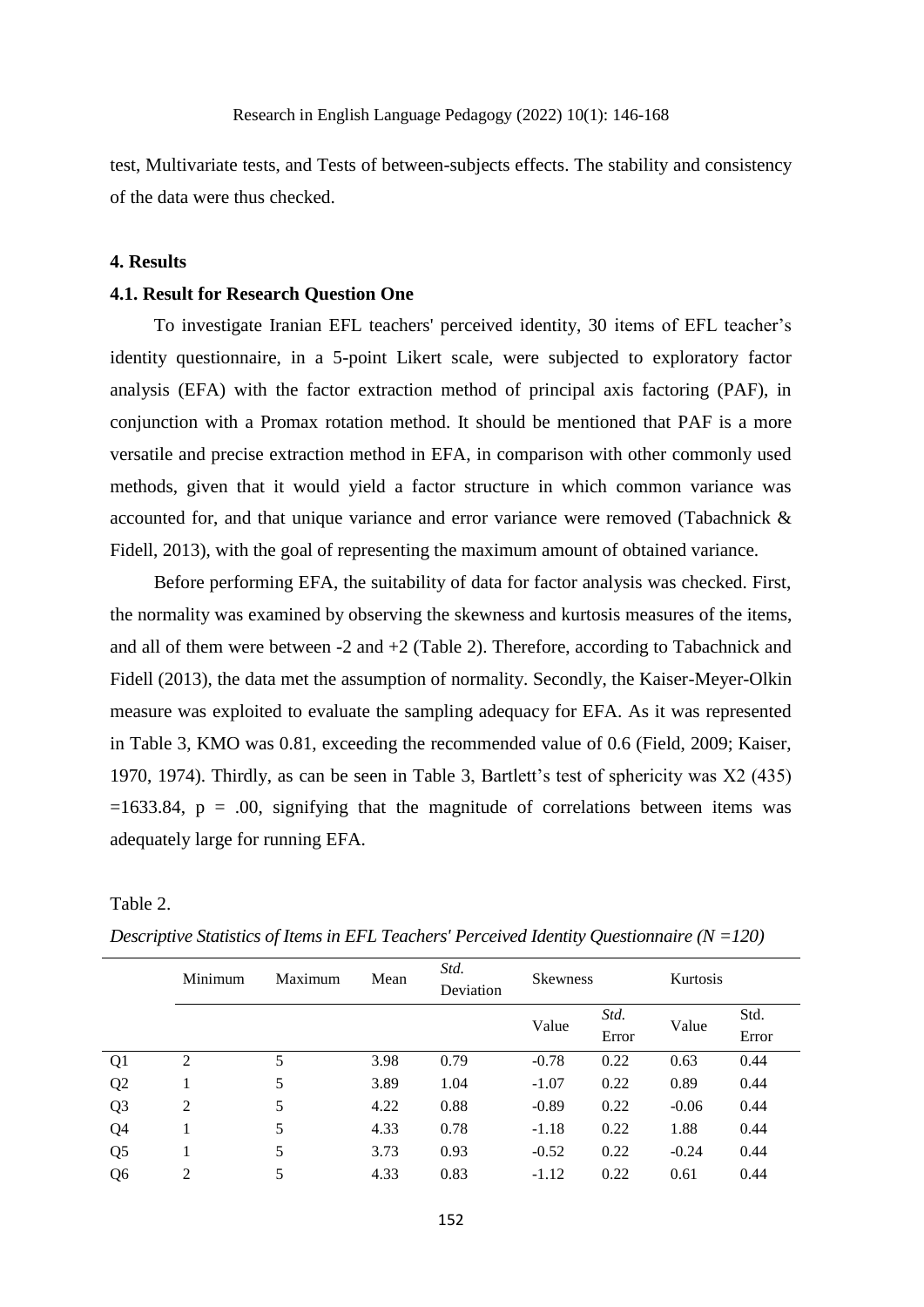|                | Minimum        | Maximum    | Mean | Std.<br>Deviation | Skewness |               | Kurtosis |               |
|----------------|----------------|------------|------|-------------------|----------|---------------|----------|---------------|
|                |                |            |      |                   | Value    | Std.<br>Error | Value    | Std.<br>Error |
| Q7             | $\mathbf{1}$   | $\sqrt{5}$ | 3.88 | 0.91              | $-0.83$  | 0.22          | 0.68     | 0.44          |
| Q8             | $\mathbf{1}$   | 5          | 3.74 | 0.98              | $-0.70$  | 0.22          | $-0.05$  | 0.44          |
| Q <sub>9</sub> | 1              | 5          | 4.05 | 0.84              | $-0.96$  | 0.22          | 1.64     | 0.44          |
| Q10            | $\overline{2}$ | $\sqrt{5}$ | 4.20 | 0.77              | $-0.70$  | 0.22          | 0.01     | 0.44          |
| Q11            | 1              | 5          | 4.42 | 0.72              | $-1.37$  | 0.22          | 3.12     | 0.44          |
| Q12            | $\mathbf{1}$   | 5          | 4.41 | 0.72              | $-1.35$  | 0.22          | 3.09     | 0.44          |
| Q13            | 1              | 5          | 3.81 | 0.98              | $-1.23$  | 0.22          | 1.85     | 0.44          |
| Q14            | 1              | 5          | 3.87 | 1.02              | $-0.60$  | 0.22          | $-0.52$  | 0.44          |
| Q15            | $\mathbf{2}$   | 5          | 3.98 | 0.87              | $-0.80$  | 0.22          | 0.20     | 0.44          |
| Q16            | $\mathbf{1}$   | 5          | 4.10 | 1.01              | $-1.36$  | 0.22          | 1.65     | 0.44          |
| Q17            | 1              | 5          | 3.91 | 0.88              | $-1.25$  | 0.22          | 2.48     | 0.44          |
| Q18            | $\mathbf{1}$   | 5          | 3.93 | 0.86              | $-0.60$  | 0.22          | 0.29     | 0.44          |
| Q19            | 1              | 5          | 4.23 | 0.86              | $-1.09$  | 0.22          | 1.07     | 0.44          |
| Q20            | $\overline{c}$ | $\sqrt{5}$ | 4.28 | 0.77              | $-0.97$  | 0.22          | 0.79     | 0.44          |
| Q21            | $\sqrt{2}$     | 5          | 4.28 | 0.77              | $-0.87$  | 0.22          | 0.31     | 0.44          |
| Q22            | $\mathbf{1}$   | 5          | 3.38 | 0.98              | $-0.46$  | 0.22          | $-0.11$  | 0.44          |
| Q23            | $\mathbf{1}$   | $\sqrt{5}$ | 3.14 | 1.03              | $-0.24$  | 0.22          | $-0.65$  | 0.44          |
| Q24            | 1              | 5          | 3.65 | 1.06              | $-0.68$  | 0.22          | 0.13     | 0.44          |
| Q25            | 1              | 5          | 3.15 | 1.05              | $-0.48$  | 0.22          | $-0.38$  | 0.44          |
| Q26            | $\mathbf{1}$   | $\sqrt{5}$ | 4.04 | 0.80              | $-0.87$  | 0.22          | 1.27     | 0.44          |
| Q27            | 1              | 5          | 3.78 | 1.11              | $-0.66$  | 0.22          | $-0.50$  | 0.44          |
| Q28            | 1              | 5          | 3.66 | 0.93              | $-1.11$  | 0.22          | 1.27     | 0.44          |
| Q29            | $\mathbf{1}$   | $\sqrt{5}$ | 3.63 | 0.95              | $-0.75$  | 0.22          | 0.24     | 0.44          |
| Q30            | 1              | 5          | 3.68 | 1.08              | $-0.79$  | 0.22          | 0.08     | 0.44          |

*Note*: Nominal categories were inverted to the parametric categories in order to be quantifiable.

### Table 3.

*KMO and Bartlett's Test*

| Kaiser-Meyer-Olkin Measure of Sampling Adequacy. |                    | 0.81    |
|--------------------------------------------------|--------------------|---------|
| Bartlett's Test of Sphericity                    | Approx. Chi-Square | 1633.84 |
|                                                  | Df                 | 435     |
|                                                  | Sig.               | 0.000   |

After implementing EFA utilizing PAF extraction technique, we found a seven-factor solution by utilizing Kaiser Criterion (Table 4). Having examined the structure matrix (see Table 5), we identified that one factor had only one item (Q1). As recommended by Meyers et al. (2013) and Kline (2016), there should be at least three items per factor for it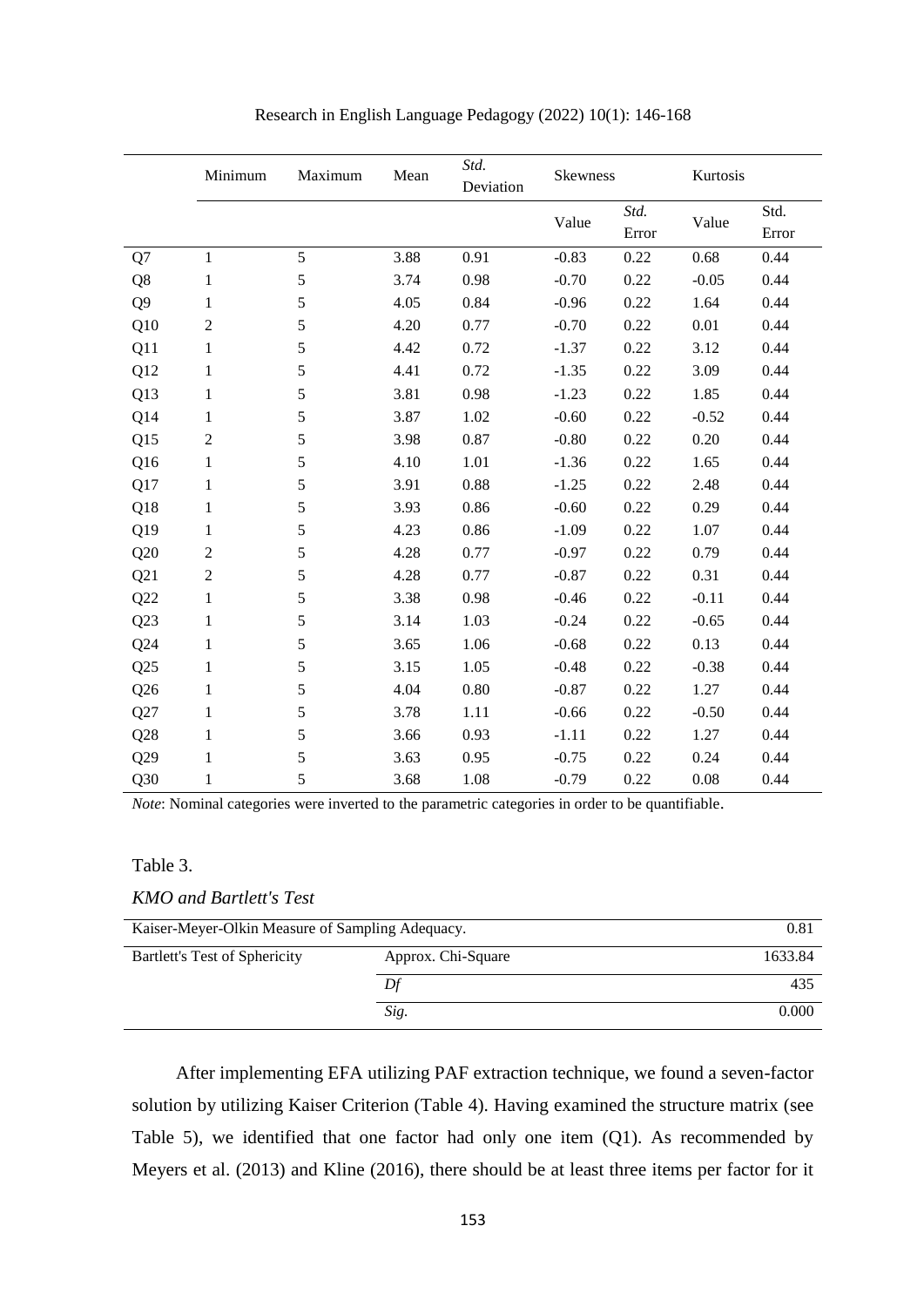to be considered as a strong factor (i.e., a meaningful and well-represented construct). Consequently, this factor was removed from our analysis, as it was not sufficiently represented by the items. This resulted in a six-factor solution which explained a total of 49.99% of the common variance (Table 4), with those six factors representing 26.32%, 8.09%, 6.02%, 3.98%, 2.93, and 2.65% of that common variance, respectively. It should be emphasized here that items 18, 14, 16, and 8 were removed from the factor structure (see Table 5) because of their low coefficients (lower than the cuff-off value of 0.47) and also not fully represented by it.

#### Table 4.

| Tome can ance Expanded by the six factor Southon |       |                            |              |       |                                               |                                                |       |  |  |
|--------------------------------------------------|-------|----------------------------|--------------|-------|-----------------------------------------------|------------------------------------------------|-------|--|--|
| Factor                                           |       | <b>Initial Eigenvalues</b> |              |       | <b>Extraction Sums of Squared</b><br>Loadings | <b>Rotation Sums</b><br>of Squared<br>Loadings |       |  |  |
|                                                  | Total | $%$ of                     | Cumulative % | Total | $%$ of                                        | Cumulative                                     |       |  |  |
|                                                  |       | Variance                   |              |       | Variance                                      | $\%$                                           | Total |  |  |
| $\mathbf{1}$                                     | 8.33  | 27.77                      | 27.77        | 7.90  | 26.32                                         | 26.32                                          | 5.88  |  |  |
| $\overline{2}$                                   | 2.81  | 9.38                       | 37.15        | 2.43  | 8.09                                          | 34.41                                          | 5.91  |  |  |
| 3                                                | 2.24  | 7.46                       | 44.60        | 1.81  | 6.02                                          | 40.43                                          | 3.18  |  |  |
| $\overline{4}$                                   | 1.66  | 5.54                       | 50.14        | 1.19  | 3.98                                          | 44.41                                          | 4.69  |  |  |
| 5                                                | 1.36  | 4.53                       | 54.67        | 0.88  | 2.93                                          | 47.34                                          | 3.43  |  |  |
| 6                                                | 1.18  | 3.94                       | 58.61        | 0.79  | 2.65                                          | 49.99                                          | 3.61  |  |  |
| $\tau$                                           | 1.12  | 3.72                       | 62.33        | 0.72  | 2.39                                          | 52.37                                          | 1.34  |  |  |

*Total Variance Explained by the six-factor Solution* 

The items that loaded on the same factors in the structure matrix (Table 5) illustrated that factor 1 (with the loading items of 29, 28, 13, 30, 5, and 21; Cronbach Alpha of 0.83) represented career identity, factor 2 (with the loading items of 11, 17, 9, 2, and 6; Cronbach Alpha of 0.79) represented interactional identity, factor 3 (with the loading items of 23, 25, 22, and 24; Cronbach Alpha of 0.83) implied institutional identity, factor 4 (with the loading items of 12, 7, 15, and 10; Cronbach Alpha of 0.76) can be said to be professional identity, factor 5 (with the loading items of 19, 3, and 4; Cronbach Alpha of 0.72) can be said to be situated identity, and factor 6 (with the loading items of 20, 26, and 27; Cronbach Alpha of 0.73) can be said to be personal identity.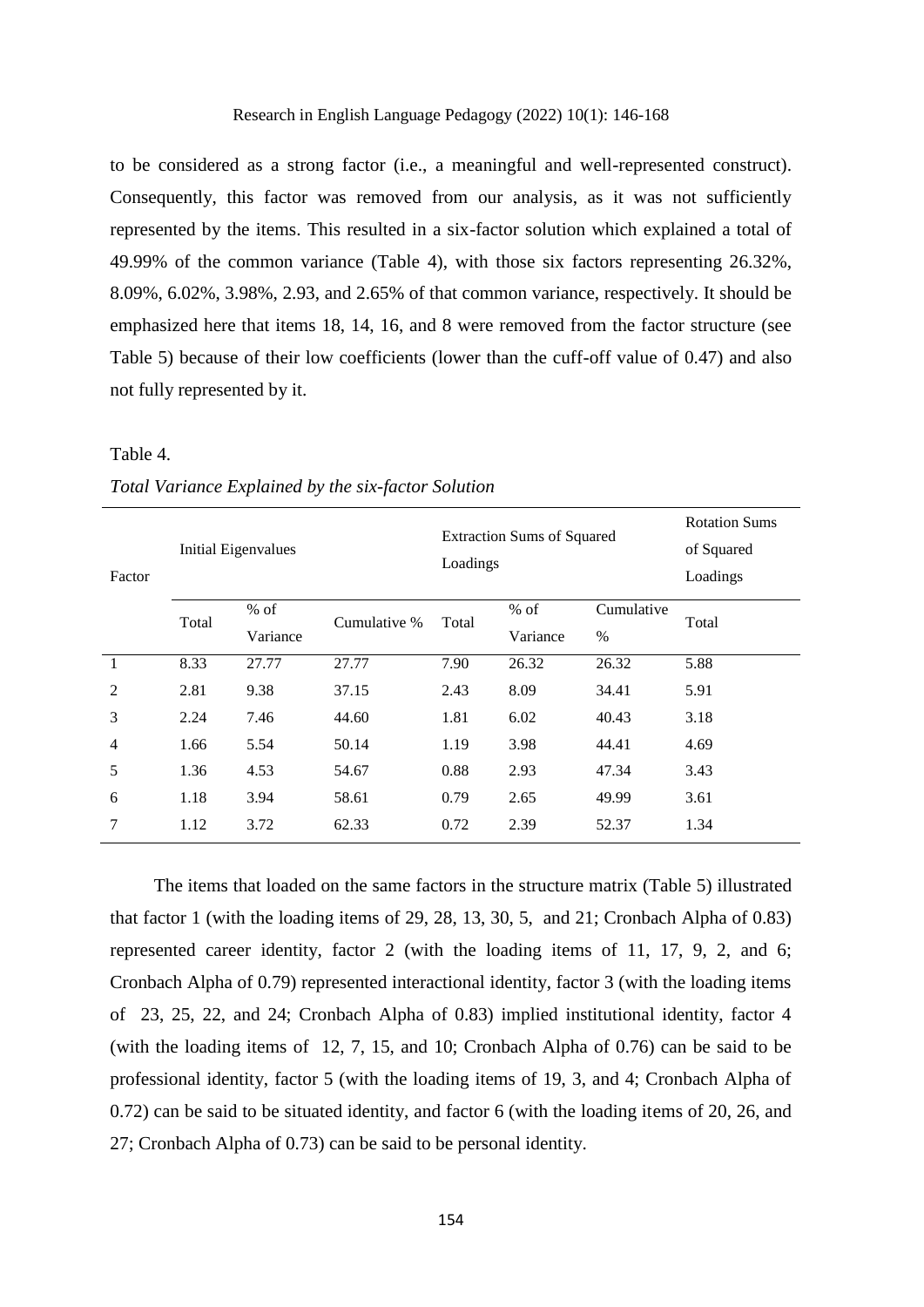It should be noted that the internal consistency of the scale as a whole (Cronbach Alpha was 0.91) and each construct specifically, as presented above, were higher than the benchmark value of 0.7.

# Table 5.

|                | Factor |                |                |                |                |            |                |
|----------------|--------|----------------|----------------|----------------|----------------|------------|----------------|
|                | $\,1$  | $\overline{2}$ | $\overline{3}$ | $\overline{4}$ | $\overline{5}$ | $\sqrt{6}$ | $\overline{7}$ |
| Q29            | 0.828  |                |                |                |                |            |                |
| Q28            | 0.756  |                |                |                |                |            |                |
| Q13            | 0.689  |                |                |                |                |            |                |
| Q30            | 0.680  |                |                |                |                |            |                |
| Q <sub>5</sub> | 0.662  |                |                |                |                |            |                |
| Q21            | 0.541  |                |                |                |                |            |                |
| Q18            |        |                |                |                |                |            |                |
| Q11            |        | 0.816          |                |                |                |            |                |
| $\mathbf{Q}17$ |        | 0.746          |                |                |                |            |                |
| Q <sub>9</sub> |        | 0.624          |                |                |                |            |                |
| $\mathbf{Q}2$  |        | 0.591          |                |                |                |            |                |
| Q <sub>6</sub> |        | 0.525          |                |                |                |            |                |
| Q14            |        |                |                |                |                |            |                |
| Q16            |        |                |                |                |                |            |                |
| Q23            |        |                | 0.911          |                |                |            |                |
| Q25            |        |                | 0.784          |                |                |            |                |
| Q22            |        |                | 0.620          |                |                |            |                |
| Q24            |        |                | 0.618          |                |                |            |                |
| $\mathbf{Q}12$ |        |                |                | 0.769          |                |            |                |
| Q7             |        |                |                | 0.658          |                |            |                |
| Q15            |        |                |                | 0.602          |                |            |                |
| Q10            |        |                |                | 0.587          |                |            |                |
| Q19            |        |                |                |                | 0.632          |            |                |
| Q <sub>3</sub> |        |                |                |                | 0.558          |            |                |
| $\mathsf{Q}4$  |        |                |                |                | 0.533          |            |                |
| Q20            |        |                |                |                |                | 0.731      |                |
| Q26            |        |                |                |                |                | 0.652      |                |
| Q27            |        |                |                |                |                | 0.587      |                |
| Q1             |        |                |                |                |                |            | 0.841          |
| Q8             |        |                |                |                |                |            |                |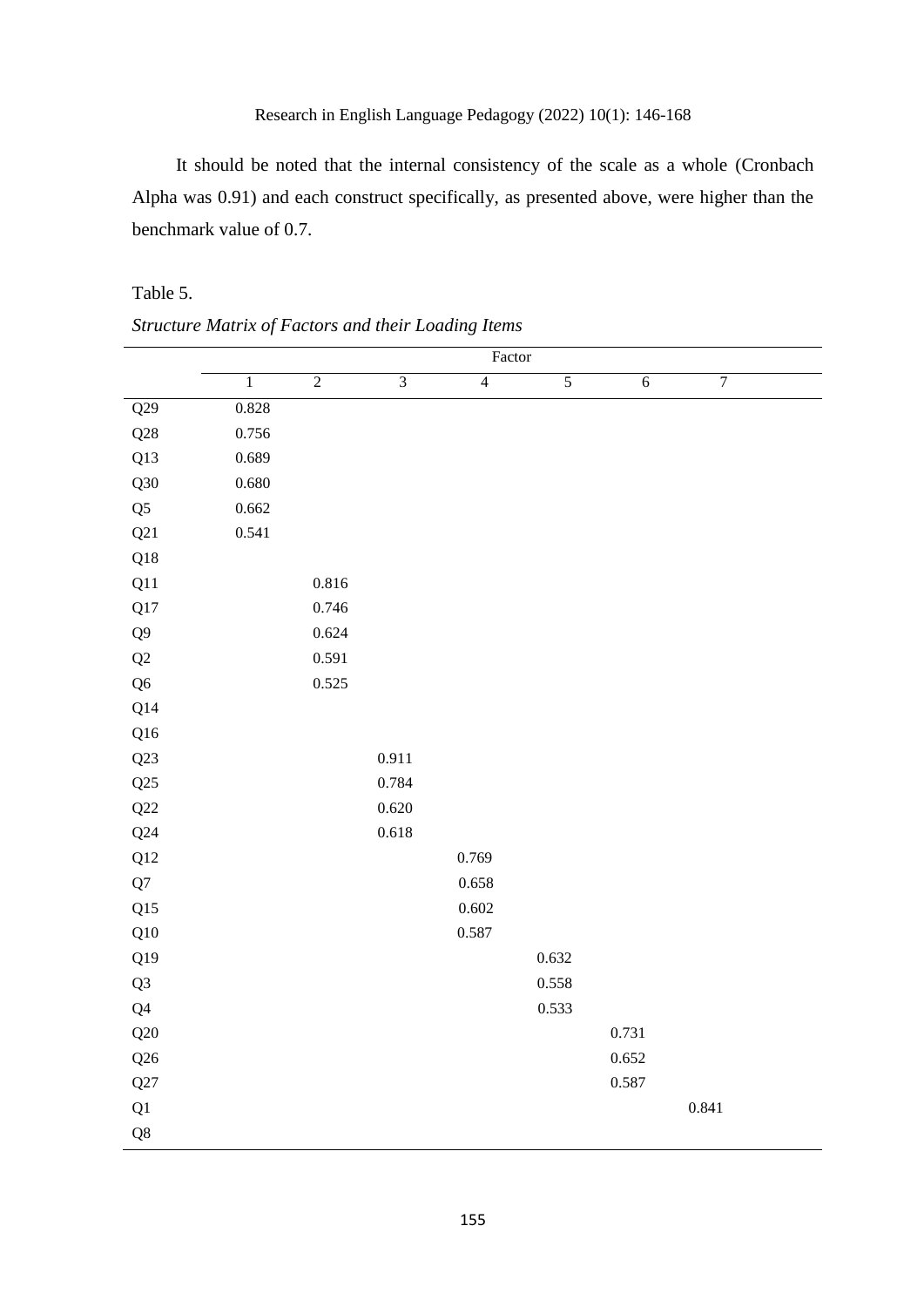# **4.2. Result for Research Question Two**

To answer the second research question, a two-group multivariate analysis of variance (MANOVA) was used. More specifically, this MANOVA was conducted to investigate the effects of length of teaching experience on six extracted factors of the teacher identity questionnaire (career identity, interactional identity, institutional identity, professional identity, situated identity, and personal identity). It should be mentioned that all of these factors were considered as latent composites; therefore, the means of participants' responses to items of each factor were estimated and used in MANOVA. Having measured the six factors, the two groups of novice and experienced teachers (the independent variable with two levels) were compared to explore whether they were different concerning constructs of teacher identity (e.g, career identity, interactional identity, institutional identity, professional identity, situated identity, and personal identity). Table 6 illustrates the result.

#### Table 6.

| Factor                        | Experience    | Mean | Std. Deviation | $\boldsymbol{N}$ |
|-------------------------------|---------------|------|----------------|------------------|
|                               | <b>Novice</b> | 3.60 | 0.73           | 60               |
| Career Identity               | Experienced   | 4.00 | 0.61           | 60               |
|                               | Total         | 3.80 | 0.70           | 120              |
|                               | Novice        | 3.89 | 0.63           | 60               |
| Interactional Identity        | Experienced   | 4.35 | 0.56           | 60               |
|                               | Total         | 4.12 | 0.64           | 120              |
| <b>Institutional Identity</b> | Novice        | 3.34 | 0.78           | 60               |
|                               | Experienced   | 3.32 | 0.89           | 60               |
|                               | Total         | 3.33 | 0.83           | 120              |
|                               | Novice        | 3.99 | 0.69           | 60               |
| Professional Identity         | Experienced   | 4.24 | 0.51           | 60               |
|                               | Total         | 4.11 | 0.61           | 120              |
|                               | Novice        | 4.27 | 0.61           | 60               |
| <b>Situated Identity</b>      | Experienced   | 4.24 | 0.64           | 60               |
|                               | Total         | 4.26 | 0.62           | 120              |
|                               | Novice        | 4.03 | 0.71           | 60               |
| Personal Identity             | Experienced   | 4.03 | 0.68           | 60               |
|                               | Total         | 4.03 | 0.70           | 120              |

#### *Descriptive Statistics of Experience Levels in Different DVs*

*Note*:  $N =$  Number of Participants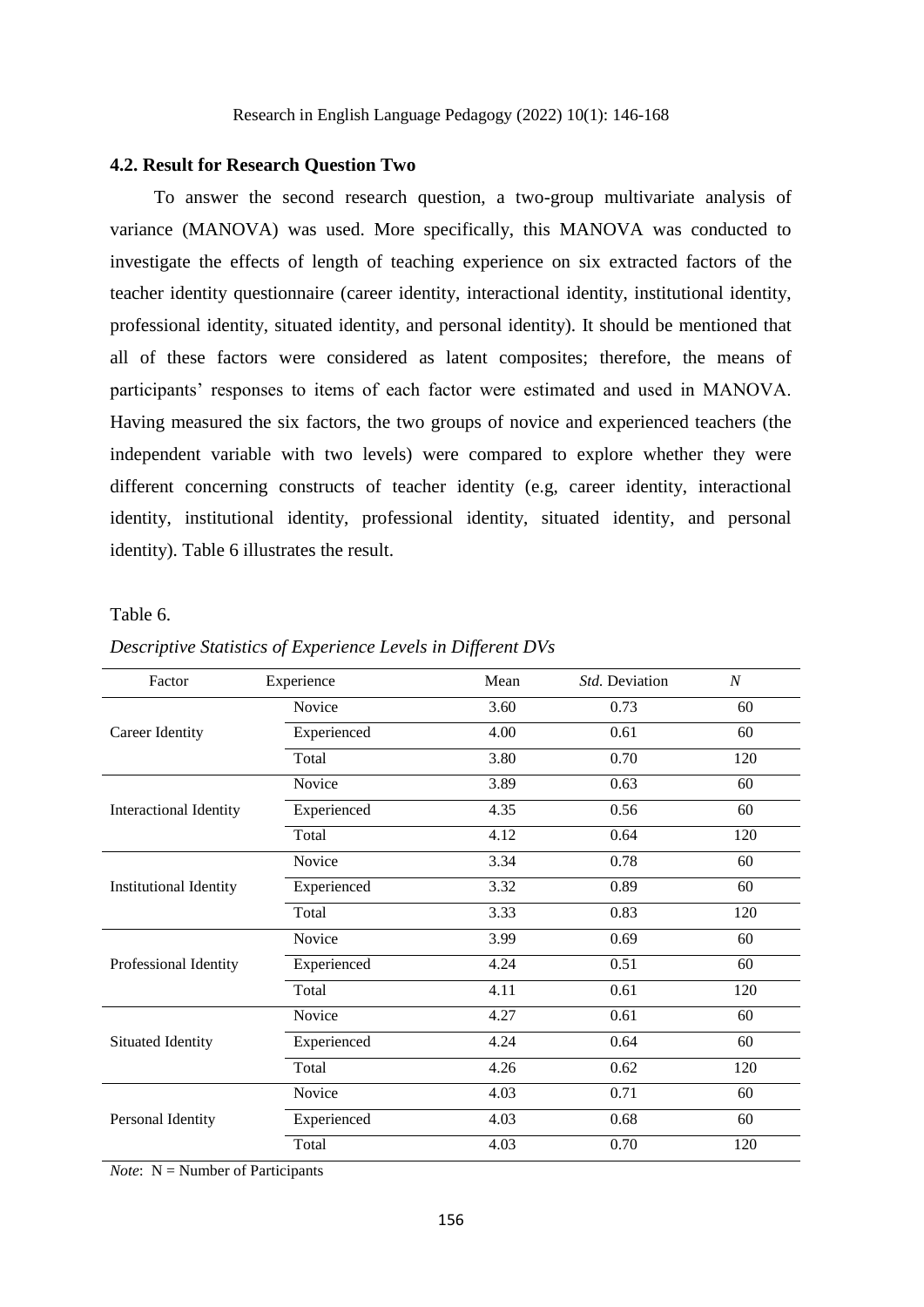Prior to the analysis, the assumption of univariate normality of MANOVA was checked, and it was observed that all the skewness measures were between -2 and +2. Furthermore, the multivariate normality was investigated by inspecting the scatterplots, without finding any violations in so doing. Additionally, Box's test of equality of covariance matrices did not return a significant value, so this assumption was satisfied as well (Table 7). Ultimately, Leven's test of equality of error variances did not yield any significant results on any factors of teacher identity; as a result, this assumption was tenable (Table 8).

Table 7.

*Box's Test of Equality of Covariance Matrices*

| Box's M    | 35.64    |
|------------|----------|
| $_{\rm F}$ | 1.60     |
| df1        | 21.00    |
| df2        | 51212.49 |
| Sig.       | 0.30     |

Table 8.

Levene's Test of Equality of Error Variances for each Construct

|                        | F    | df1 | df2 | Sig. |
|------------------------|------|-----|-----|------|
| Career Identity        | 1.73 | 1   | 118 | 0.19 |
| Interactional Identity | 1.76 | 1   | 118 | 0.19 |
| Institutional Identity | 1.95 | 1   | 118 | 0.16 |
| Professional Identity  | 2.12 | 1   | 118 | 0.15 |
| Situated Identity      | 0.14 | 1   | 118 | 0.71 |
| Personal Identity      | 0.76 | 1   | 118 | 0.38 |

The results of two-group MANOVA revealed that the overall multivariate null hypothesis of no significant difference between two experience levels (i.e., novice and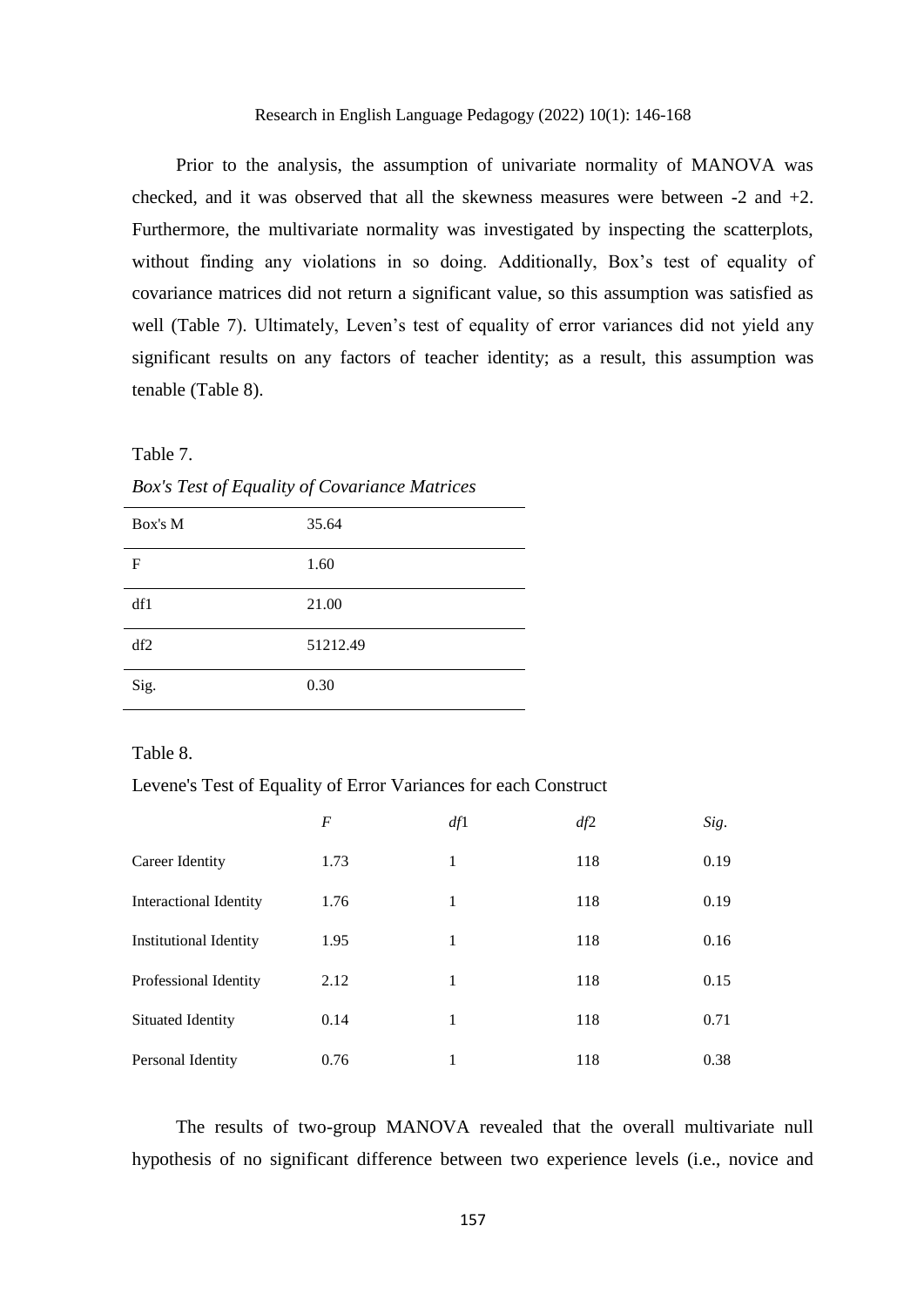experienced teachers) on the six constructs of teacher identity, as six main dependent variables, was rejected, *F* Wilk's Lambda  $(6, 113) = .81$ ,  $p = .001$ , partial eta squared of .18, was considered as a medium-sized effect (Table 9). Accordingly, it can be said that the amount of experience did have a statistically significant medium-sized holistic effect on perceived teacher identity, given that these two cohorts of teachers had different perceptions in this regard.

# Table 9.

|            |                       | Value | $\cal F$ | Hypothesis | Error |       | Partial Eta |
|------------|-----------------------|-------|----------|------------|-------|-------|-------------|
| Effect     |                       |       |          | df         | df    | Sig.  | Squared     |
|            | Pillai's Trace        | 0.99  | 1567.53  | 6          | 113   | 0.00  | 0.99        |
| Intercept  | Wilks' Lambda         | 0.01  | 1567.53  | 6          | 113   | 0.00  | 0.99        |
|            | Hotelling's Trace     | 83.23 | 1567.53  | 6          | 113   | 0.00  | 0.99        |
|            | Roy's Largest<br>Root | 83.23 | 1567.53  | 6          | 113   | 0.00  | 0.99        |
|            | Pillai's Trace        | 0.185 | 4.28     | 6          | 113   | 0.001 | 0.185       |
| Experience | Wilks' Lambda         | 0.815 | 4.28     | 6          | 113   | 0.001 | 0.185       |
|            | Hotelling's Trace     | 0.227 | 4.28     | 6          | 113   | 0.001 | 0.185       |
|            | Roy's Largest<br>Root | 0.227 | 4.28     | 6          | 113   | 0.001 | 0.185       |

*Multivariate Tests for Investigating the Holistic Effect of Experience on the Teacher Identity*

To have a more analytic perspective on novice and experienced teachers' differences regarding their perceived identity, six univariate *F* tests (embedded in the two-group MANOVA) were conducted, examining the potential effect of experience on six DVs (six factors of teacher identity) separately. As Table 10 and Table 6 show, Univariate *F* tests for those six factors revealed that there were group differences on *Factor 1* (career identity),  $F(1, 118) = 10.51$ ,  $p = .00$ , partial eta squared of .08 (considered as a small effect), *Factor* 2 (interactional identity),  $F(1, 118) = 18.20$ ,  $p = .00$ , partial eta squared of .13 (considered as a medium-sized effect), *Factor 4* (professional identity), *F* (1, 118) = 5.33,  $p = .02$ , partial eta squared of .04 (considered as a small effect). Hence, it can be concluded that the amount of experience had a small to medium-sized significant effect on three factors of teacher identity.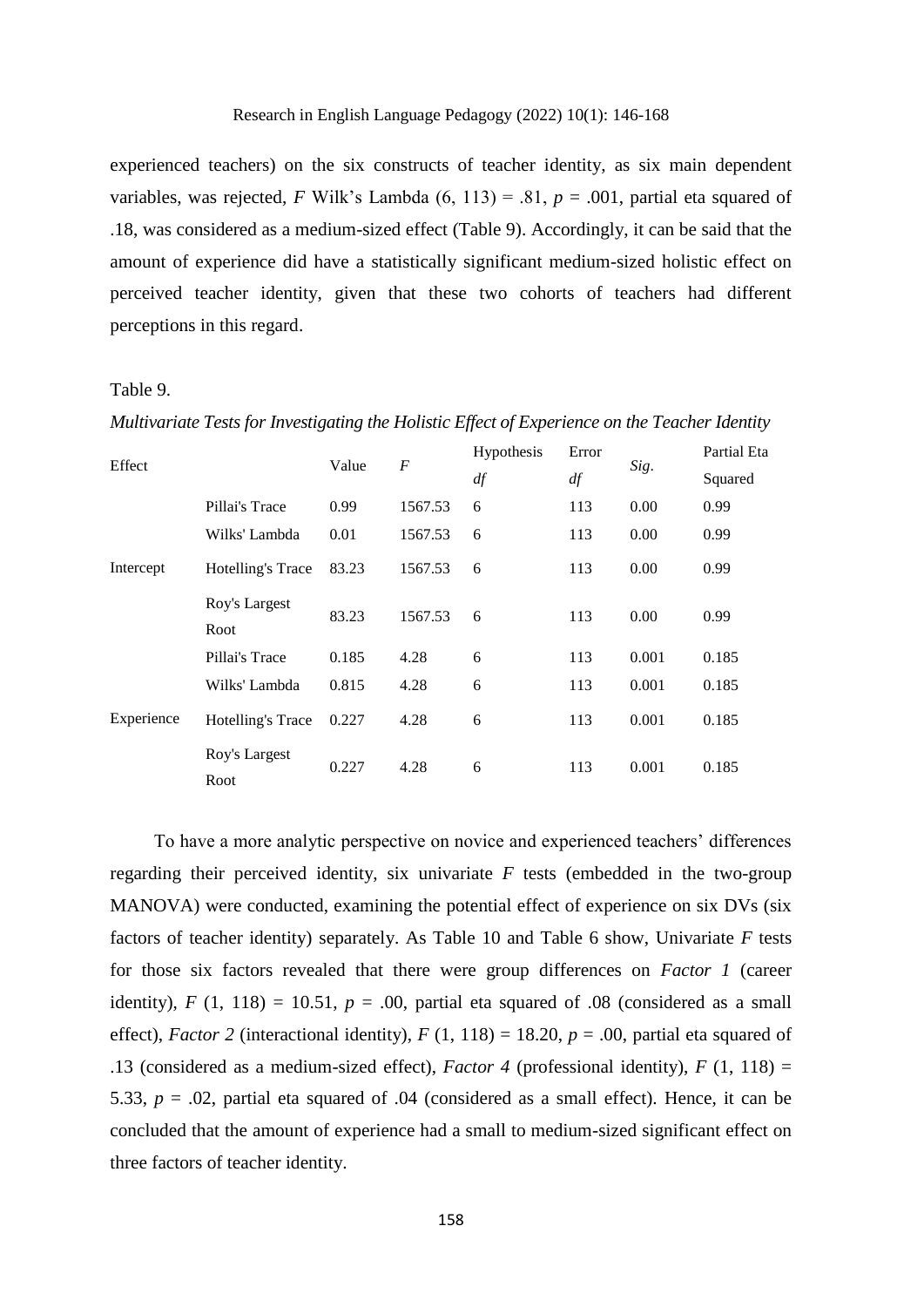# Table 10.

| Source     |                | Type III Sum of |              | Mean Square | $\cal F$ |          | Partial Eta |
|------------|----------------|-----------------|--------------|-------------|----------|----------|-------------|
|            |                | Squares         | df           |             |          | Sig.     | Squared     |
|            | ${\bf F}$      | 4.80            | $\mathbf{1}$ | 4.80        | 10.51    | $0.00\,$ | $0.08\,$    |
| Experience | F2             | 6.44            | $\mathbf{1}$ | 6.44        | 18.20    | $0.00\,$ | 0.13        |
|            | F <sub>3</sub> | 0.01            | $\mathbf{1}$ | $0.01\,$    | $0.02\,$ | 0.89     | $0.00\,$    |
|            | F4             | 1.94            | $\mathbf{1}$ | 1.94        | 5.33     | 0.02     | 0.04        |
|            | F <sub>5</sub> | 0.01            | $\mathbf{1}$ | 0.01        | 0.04     | 0.85     | $0.00\,$    |
|            | F <sub>6</sub> | $0.00\,$        | $\mathbf{1}$ | $0.00\,$    | $0.00\,$ | 0.97     | $0.00\,$    |
|            |                | 53.90           | 118          | 0.46        |          |          |             |
|            |                | 41.76           | 118          | 0.35        |          |          |             |
| Error      |                | 82.51           | 118          | 0.70        |          |          |             |
|            |                | 42.92           | 118          | 0.36        |          |          |             |
|            |                | 46.15           | 118          | 0.39        |          |          |             |
|            |                | 57.78           | 118          | 0.49        |          |          |             |
|            |                | 1791.50         | 120          |             |          |          |             |
|            |                | 2083.48         | 120          |             |          |          |             |
| Total      |                | 1414.19         | 120          |             |          |          |             |
|            |                | 2076.44         | 120          |             |          |          |             |
|            |                | 2219.33         | 120          |             |          |          |             |
|            |                | 2007.22         | 120          |             |          |          |             |

*Note:* F1 = Career Identity, F2 = Interactional Identity, F3 = Institutional Identity, F4 = Professional Identity,  $F5 =$  Situated Identity,  $F6 =$  Personal Identity,  $N =$  Number of Participants

# **4.3. Result for Research Question Three**

To answer the third research question, a two-group multivariate analysis of variance (MANOVA) was utilized this time again. More specifically, this MANOVA was conducted to examine the effects of gender on six extracted factors of teacher identity questionnaire.

All of the six factors were considered as latent composites, hence, the means of participants' responses to items of each factor were estimated and used in MANOVA. Having measured the six DVs (factors), the two groups of male and female teachers (the independent variable with two levels) were compared to see whether they were different with regard to the six constructs of teacher identity (Table 11).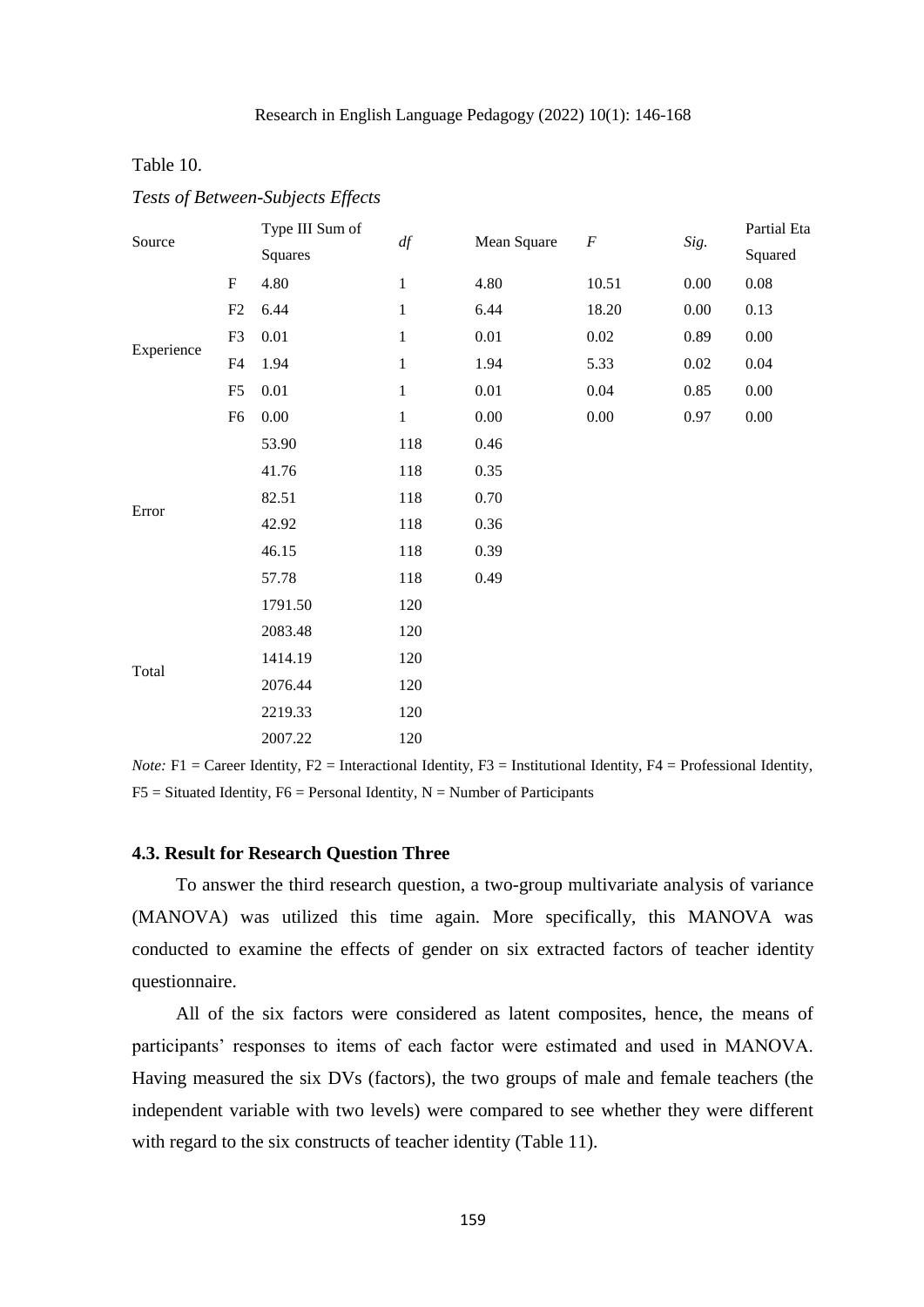Table 11.

| Factor                        | Gender | Mean | Std. Deviation | $\boldsymbol{N}$ |
|-------------------------------|--------|------|----------------|------------------|
|                               | Male   | 3.63 | 0.75           | 60               |
| Career Identity               | Female | 3.97 | 0.62           | 60               |
|                               | Total  | 3.80 | 0.70           | 120              |
|                               | Male   | 3.93 | 0.69           | 60               |
| <b>Interactional Identity</b> | Female | 4.31 | 0.52           | 60               |
|                               | Total  | 4.12 | 0.64           | 120              |
|                               | Male   | 3.29 | 0.83           | 60               |
| <b>Institutional Identity</b> | Female | 3.38 | 0.84           | 60               |
|                               | Total  | 3.33 | 0.83           | 120              |
|                               | Male   | 4.05 | 0.67           | 60               |
| Professional Identity         | Female | 4.18 | 0.55           | 60               |
|                               | Total  | 4.11 | 0.61           | 120              |
|                               | Male   | 4.23 | 0.58           | 60               |
| <b>Situated Identity</b>      | Female | 4.28 | 0.67           | 60               |
|                               | Total  | 4.26 | 0.62           | 120              |
|                               | Male   | 4.02 | 0.78           | 60               |
| Personal Identity             | Female | 4.04 | 0.61           | 60               |
|                               | Total  | 4.03 | 0.70           | 120              |
|                               |        |      |                |                  |

*Descriptive Statistics of Gender Groups in Different DVs*

*Note*:  $N =$  Number of Participants

Prior to the analysis, this time again, the assumption of univariate normality of MANOVA was checked, and it was found that all the skewness measures were between -2 and  $+2$ , so this assumption was tenable. Likewise, the multivariate normality was examined through inspecting the scatterplots, without finding any violations in so doing. Additionally, Box's test of equality of covariance matrices did not return a significant value, so this assumption was satisfied as well (Table 12). Finally, Levene's test of equality of error variances did not return any significant results on any factors of teacher identity; as a result, this assumption was satisfied (Table 13).

Table 12.

*Box's Test of Equality of Covariance Matrices*

| Box's M | 31.711   |
|---------|----------|
| F       | 1.42     |
| df1     | 21.00    |
| df2     | 51212.46 |
| Sig.    | 0.09     |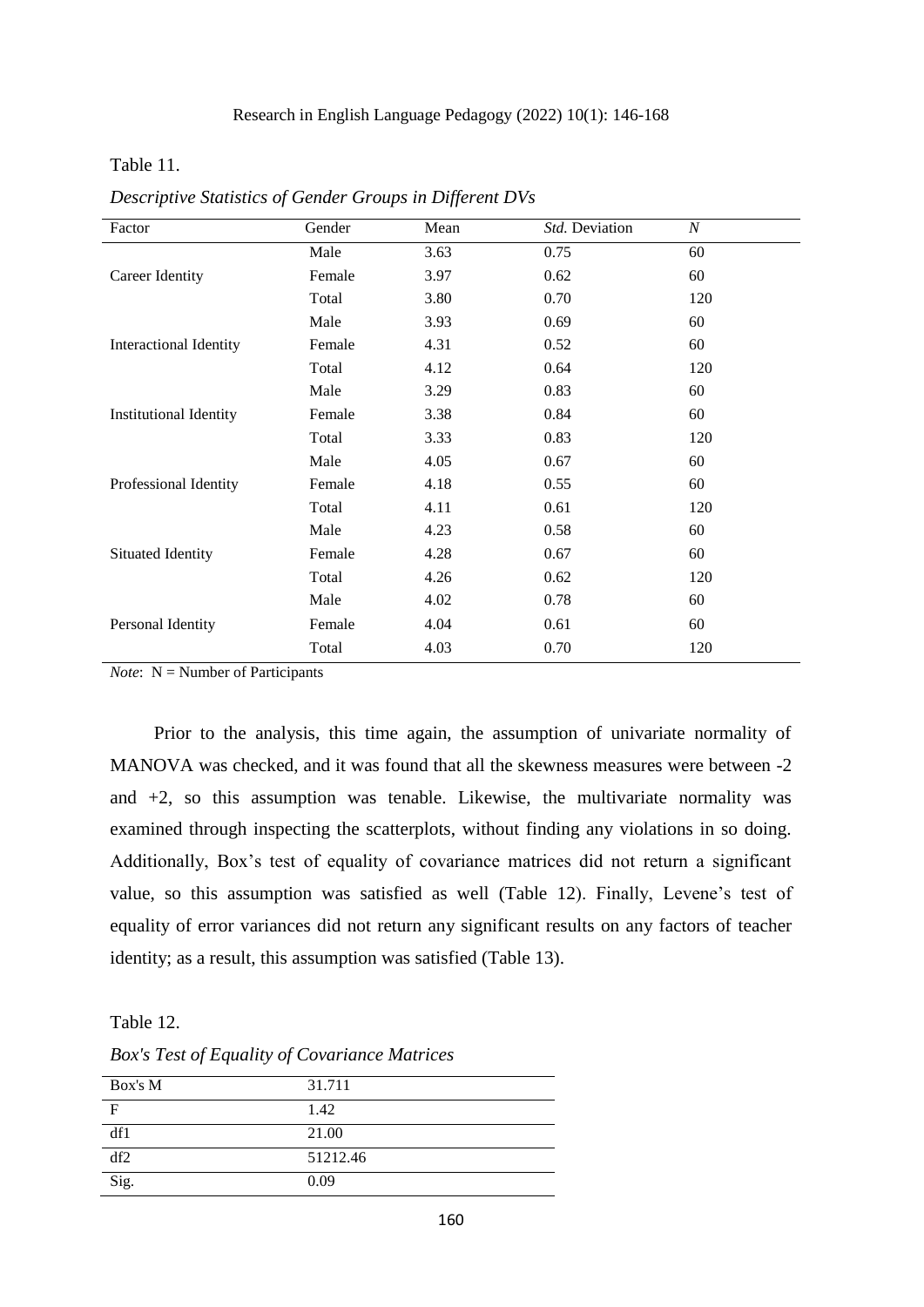Table 13.

*F df1 df2 Sig.* Career Identity 1.96 1 118 0.16 Interactional Identity 1.46 1 118 0.23 Institutional Identity  $0.00$  1 118 0.96 Professional Identity  $0.61$  118 0.43 Situated Identity 0.30 1 118 0.59 Personal Identity 1.59 1 118 0.21

*Levene's Test of Equality of Error Variances for each Construct*

The results of the two-group MANOVA revealed that the overall multivariate null hypothesis of no significant difference between two gender groups on the six constructs of teacher identity as the main dependent variables was rejected,  $(F$  Wilk's Lambda  $(6, 113)$  = 0.88,  $p = 0.02$ ). The Partial Eta Squared of 0.12, was considered as a small effect (see Table 14). Accordingly, it can be said that gender did have a statistically significant small holistic effect on perceived teacher identity, given that these two groups of teachers had different perceptions in this regard.

Table 14.

| Effect    |                          | $\boldsymbol{F}$<br>Value |         | Hypothesis | Error $df$ | Sig. | Partial Eta |
|-----------|--------------------------|---------------------------|---------|------------|------------|------|-------------|
|           |                          |                           |         | df         |            |      | Squared     |
|           | Pillai's Trace           | 0.99                      | 1554.25 | 6          | 113        | 0.00 | 0.99        |
| Intercept | Wilks' Lambda            | 0.01                      | 1554.25 | - 6        | 113        | 0.00 | 0.99        |
|           | Hotelling's Trace        | 82.53                     | 1554.25 | - 6        | 113        | 0.00 | 0.99        |
|           | Roy's Largest            | 82.53                     | 1554.25 | 6          | 113        | 0.00 | 0.99        |
|           | Root                     |                           |         |            |            |      |             |
| Gender    | Pillai's Trace           | 0.12                      | 2.56    | 6          | 113        | 0.02 | 0.12        |
|           | Wilks' Lambda            | 0.88                      | 2.56    | 6          | 113        | 0.02 | 0.12        |
|           | <b>Hotelling's Trace</b> | 0.14                      | 2.56    | 6          | 113        | 0.02 | 0.12        |
|           | Roy's Largest            | 0.14                      | 2.56    | 6          | 113        | 0.02 | 0.12        |
|           | Root                     |                           |         |            |            |      |             |

*Multivariate Tests for Investigating the Holistic Effect of Gender on the Teacher Identity*

To have a more analytic perspective on male and female teachers' differences regarding their perceived identity, six univariate *F* tests (embedded in the two-group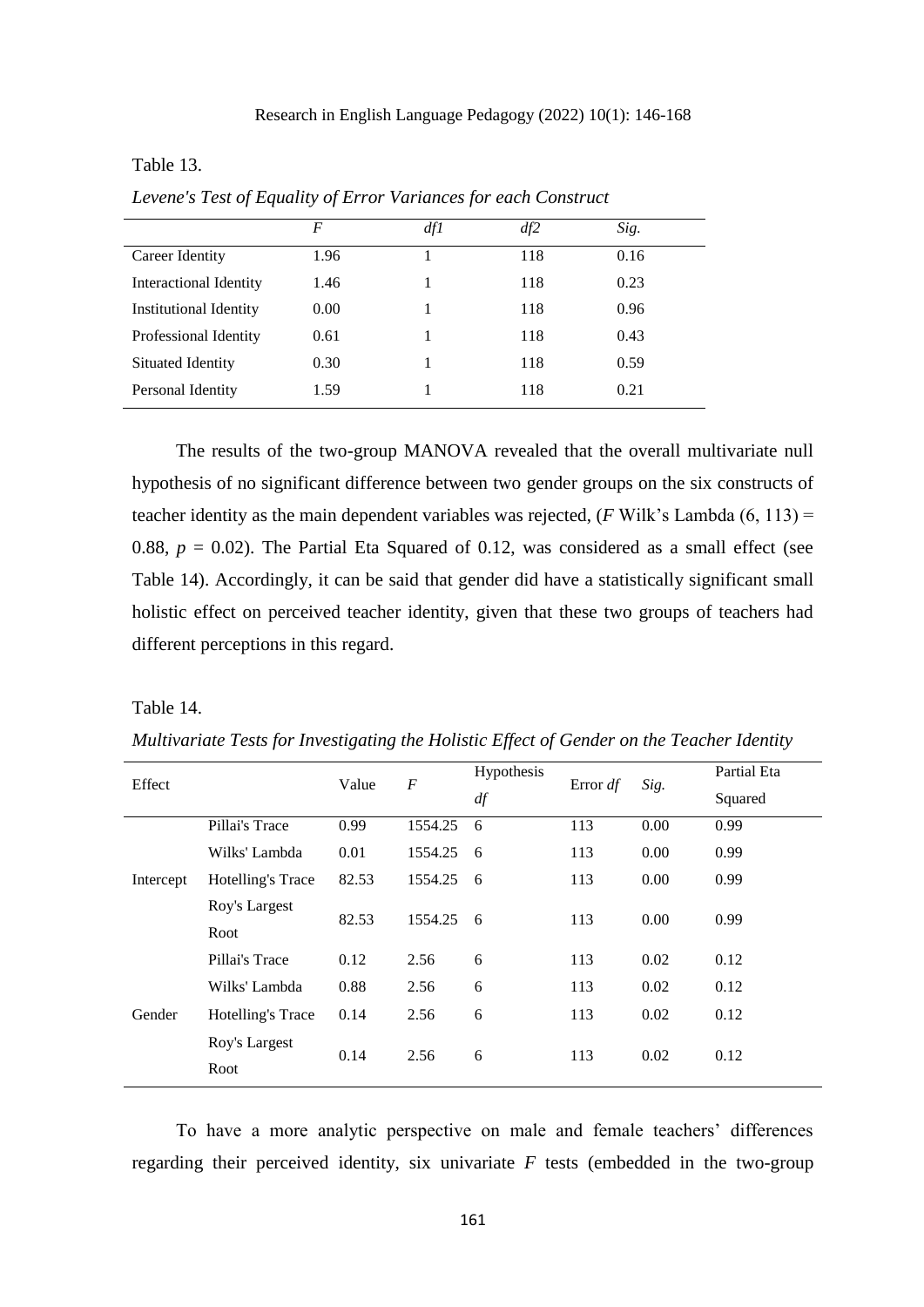MANOVA) were conducted, examining the potential effect of gender on six DVs (six factors of teacher identity) separately. Univariate  $F$  tests (Table 15) for the six factors revealed that there were group differences on just Factor 1 (career identity),  $F(1, 118) =$ 7.36, *p* = .01, Partial Eta Squared of .06 (considered as a small effect), and *Factor 2* (interactional identity),  $F(1, 118) = 11.43$ ,  $p = .00$ , Partial Eta Squared of .09 (considered as a small effect) (see Tables 11 and 15). Therefore, it can be concluded that gender had a small effect on just two factors of teacher identity (i.e., career identity and interactional identity).

# Table 15.

| Source |            | Type III Sum of |              | Mean     | $\cal F$ |         | Partial Eta |
|--------|------------|-----------------|--------------|----------|----------|---------|-------------|
|        |            | Squares         | $d\!f$       | Square   |          | Sig.    | Squared     |
|        | ${\rm F}1$ | 3.45            | $\,1$        | 3.45     | 7.36     | .01     | .06         |
|        | F2         | 4.26            | $\,1$        | 4.26     | 11.43    | .00.    | .09         |
|        | ${\rm F}3$ | 0.23            | $\mathbf{1}$ | 0.23     | 0.33     | .57     | .00.        |
| Gender | ${\rm F4}$ | 0.57            | $\mathbf{1}$ | $0.57\,$ | 1.51     | .22     | $.01\,$     |
|        | ${\rm F}5$ | $0.06\,$        | $\,1\,$      | 0.06     | $0.15\,$ | $.70\,$ | .00.        |
|        | ${\rm F6}$ | $0.02\,$        | $\,1$        | $0.02\,$ | 0.05     | .83     | $.00\,$     |
|        |            | 55.25           | 118          | 0.47     |          |         |             |
|        |            | 43.94           | 118          | 0.37     |          |         |             |
| Error  |            | 82.29           | 118          | 0.70     |          |         |             |
|        |            | 44.29           | 118          | 0.38     |          |         |             |
|        |            | 46.10           | 118          | 0.39     |          |         |             |
|        |            | 57.75           | 118          | 0.49     |          |         |             |
|        |            | 1791.50         | 120          |          |          |         |             |
|        |            | 2083.48         | 120          |          |          |         |             |
| Total  |            | 1414.19         | 120          |          |          |         |             |
|        |            | 2076.44         | 120          |          |          |         |             |
|        |            | 2219.33         | $120\,$      |          |          |         |             |
|        |            | 2007.22         | 120          |          |          |         |             |

|  | Tests of Between-Subjects Effects |  |  |
|--|-----------------------------------|--|--|
|  |                                   |  |  |

*Note:*  $F1 =$  Career Identity,  $F2 =$  Interactional Identity,  $F3 =$  Institutional Identity,  $F4 =$  Professional Identity,

 $F5 =$  Situated Identity,  $F6 =$  Personal Identity,  $N =$  Number of Participants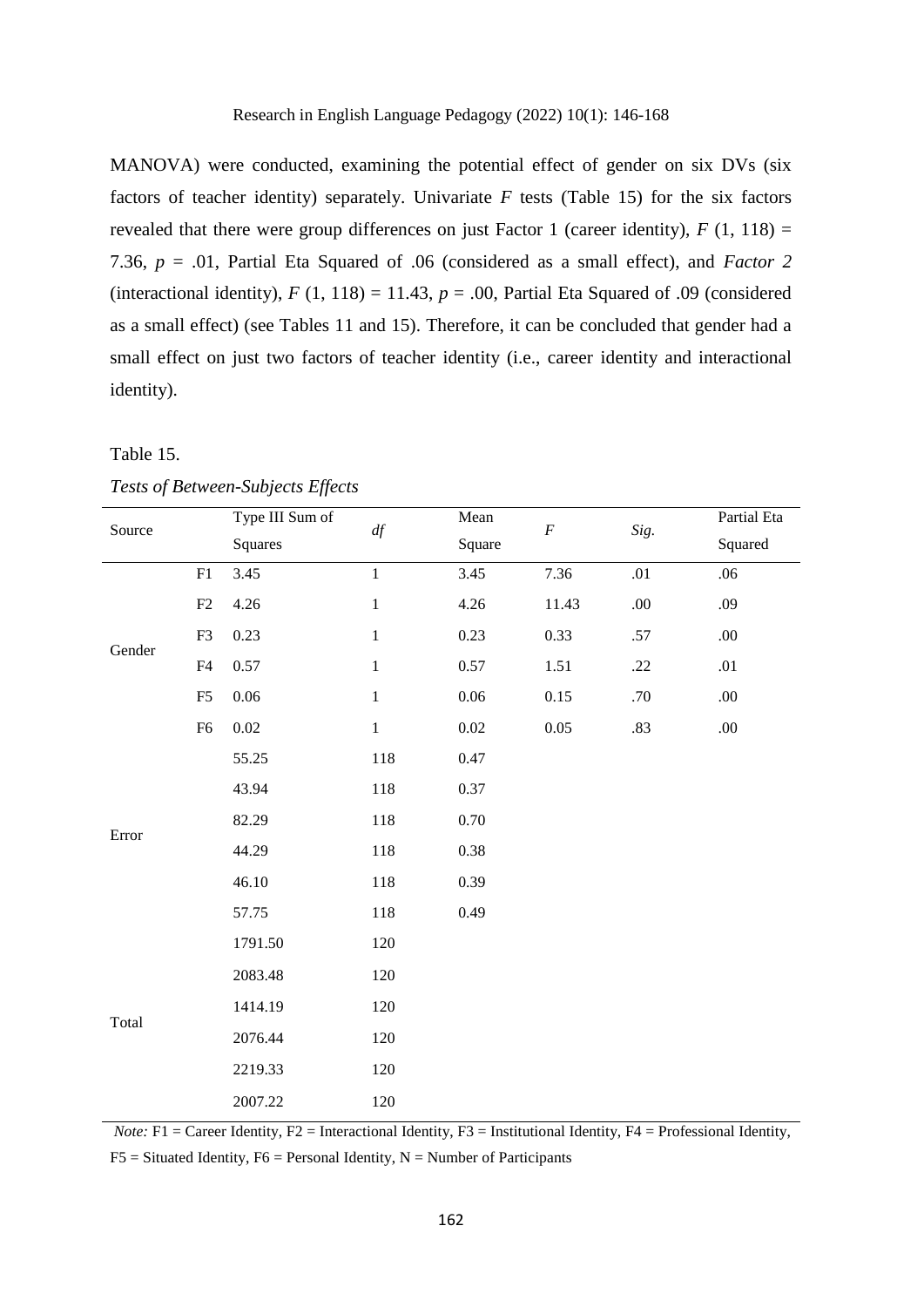### **5. Discussion**

Teacher identity is a multiplex issue that reflects the image and viewpoint of teachers about themselves. As stated in Beauchamp and Thomas (2009), research on teacher identity is an essential issue to develop for the future teaching profession and promote effective teacher training programs. An attempt was made to examine how EFL teachers perceive teacher identity. A teacher identity questionnaire was then developed with six core components: (a) career identity; (b) interactional identity; (c) institutional identity; (d) professional identity; (e) situated identity; and (f) personal identity. Career identity examines how much EFL teachers care about their work and try to do it well. Interactional identity focuses on the teacher-student and teacher-colleague relationship. Institutional identity measures the degree of satisfaction and support of the institute/school for English language teachers. Professional identity emphasizes the importance of the English language teachers in students' learning, increasing students' knowledge and their personal growth. Situated identity measures teachers' satisfaction and enthusiasm for their careers. And personal identity analyzes teachers' personal views about language and their work. To classify the factors based on the answers, the mean for each identity type was calculated. It was found that situated identity is stronger than the other identities, and the others in order were interactional identity, professional identity, personal identity, career identity, and the weaker ones were institutional identity.

The role of experience (low experience and high experience) on each of the six factors was also examined separately. It was found that the experience of EFL teachers is effective in three factors (i.e. career identity, interactional identity, and professional identity), however, it did not affect the other three factors (i.e., institutional identity, situated identity, personal identity). Hence, it could be said that both novice and experienced teachers, despite their differences about the term, have a significant mediumsized holistic difference in perception of teacher identity.

This study measured the importance of teachers' teaching experience on the subset identities of the teacher identity concept. The findings are in line with those obtained by Xu (2013) as it shows that novice teachers need more effort to fully recognize their identity to play a more successful role. Teacher educators need to be able to create more opportunities for pre-service teachers to learn more about their profession and to provide a platform for them to recognize their identities (Xu). As it was noted in our study, novice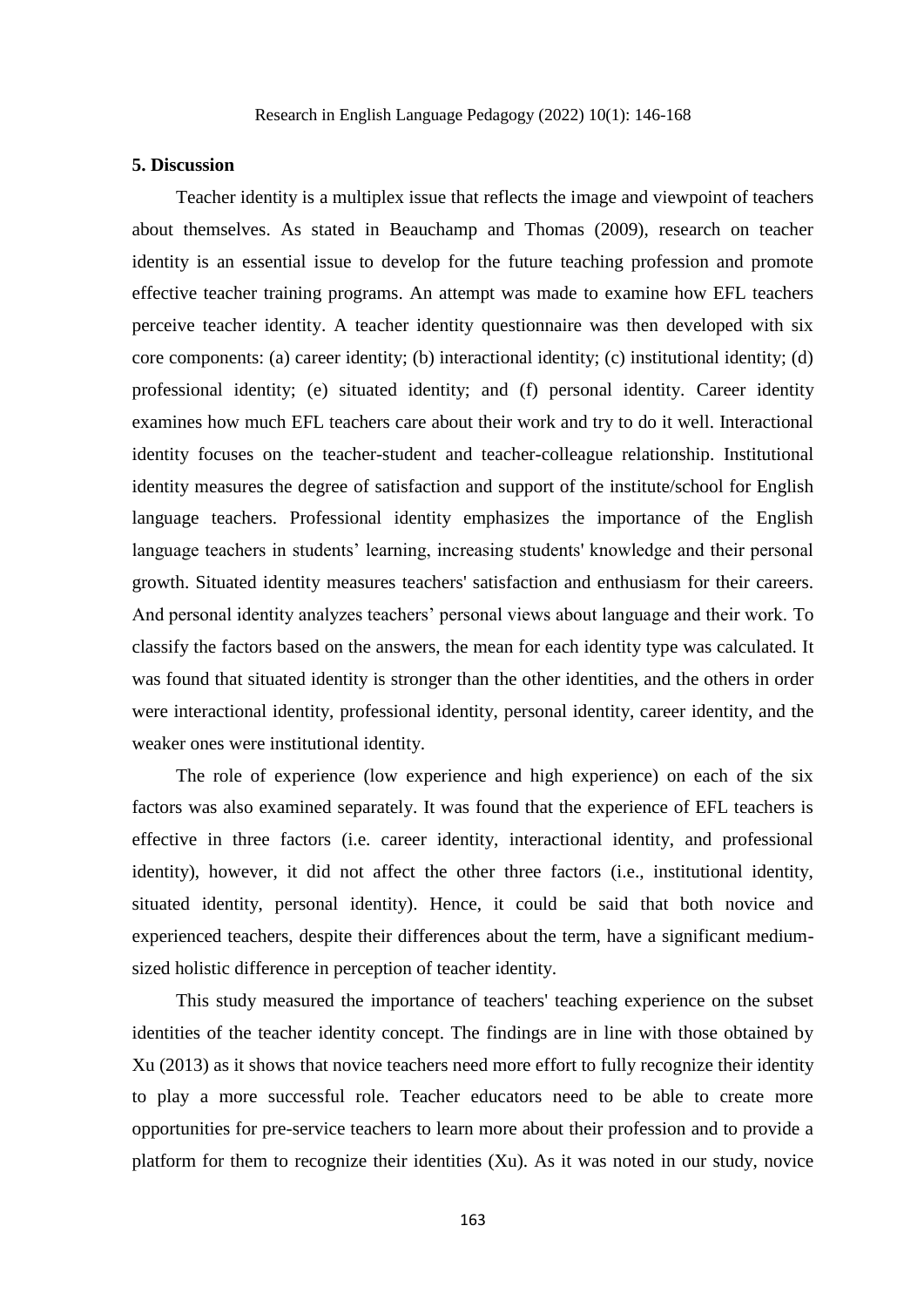teachers were able to improve their careers by recognizing the three components of identity. The results of the study are also in line with those obtained by Mostafaei Alaei and Najjarbaghseyah (2016), who claimed that experience has a little positive effect on past identity, yet it has a direct relationship with present identity, and it has no significant relationship with aspirational identity. They also measured the effect of experience on the three past, present and aspirational identities. The English language teaching community needs to promote its collective identity to develop professionalism in teachers (Coombe as cited in Mostafaei Alaei et al. 2016). If novice teachers, like experienced teachers, progress in identifying their teacher identity, the education process in the country will improve.

Furthermore, the possible role of teachers' gender on the perception of teacher identity was examined. The exploratory analysis showed that female participants obtained higher scores than male participants in career identity and interactional identity denoting that gender had some effect on these two factors; but not on other factors (institutional identity, professional identity, situated identity, personal identity). It could be said that the gender of teachers has a small holistic effect on the perception of teacher identity. However, their understandings of teacher identity concepts were different. Dillabough (1999) stated that female teachers do not have the same opportunity as male teachers. Most female teachers are hired part-time, performing, however, more tasks than a full-time position. She maintained that if female teachers are not serving others, they are considered worthless, which has serious consequences for women teachers and indicates gender inequality in higher education. Our findings confirm her view that more value should be given to female teachers. It is also shown that in two factors of teacher identity, females were slightly stronger than males while in the other factors, they were equal to male teachers.

Babanoglu and Agcam (2019) argued that due to different masculine and feminine natures, teachers have different functions concerning the components of identity. However, our findings indicate that women have a higher opinion about their profession than men. Vélez‐Rendón (2010) discovered that gender does not have a significant effect on teacher identity, except to a very small extent.

It seems the knowledge and information of EFL teachers about the language and effective methods they use while teaching, make the difference between teachers and their identity. This can be achieved through modeling the best practices which can be an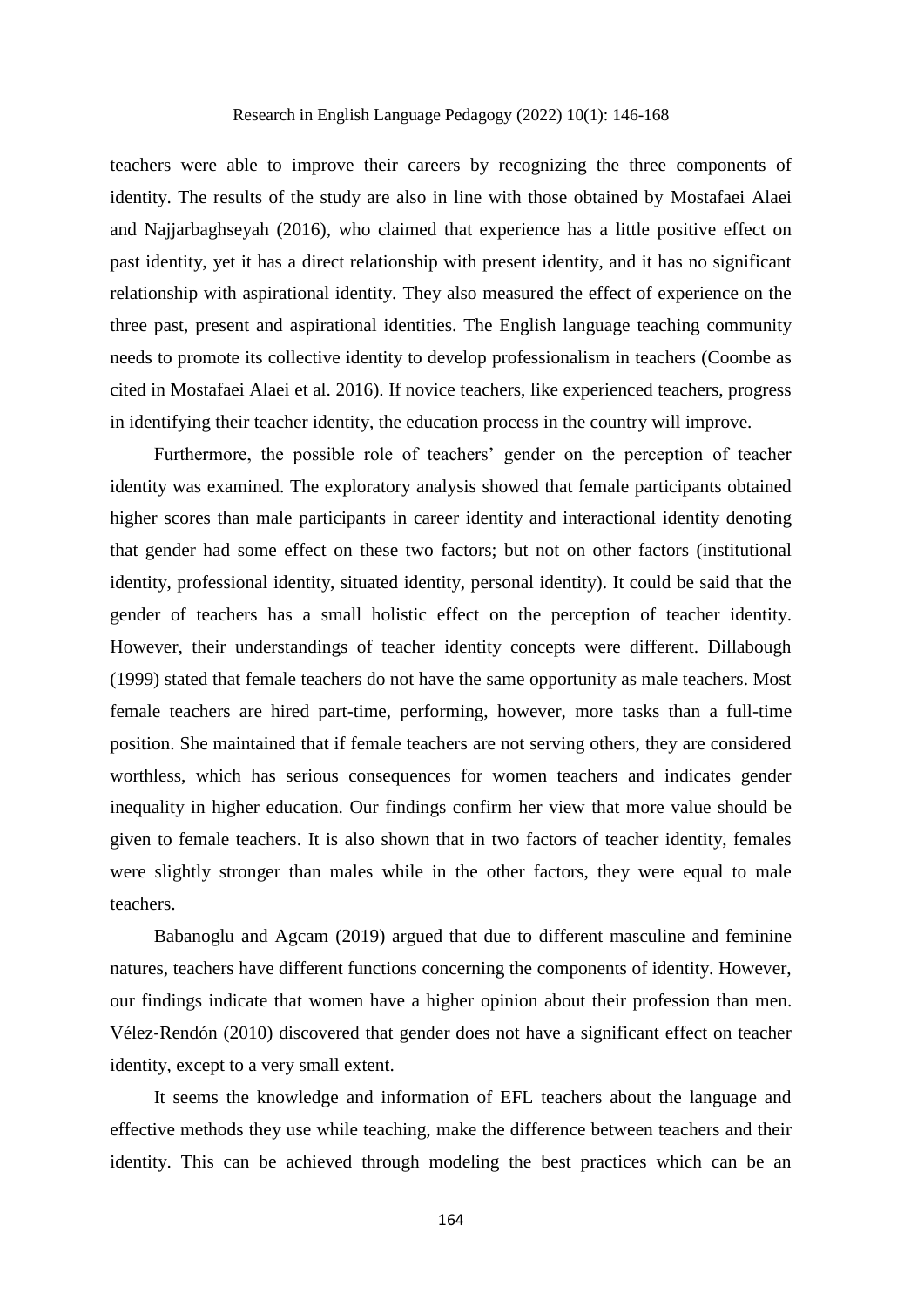instructional dialogue approach that allows for the construction and dedication of new meanings, and the integration of reflective and participatory training (Burns & Richards, 2009).

### **6. Conclusion**

The major aim of this study was to examine EFL teacher identity. The relationships between experience and gender were explored by analyzing the data of 120 teachers, working in institutes/schools in Iran. The analysis of the dataset identified six distinct identity factors: (a) career identity, (b) interactional identity, (c) institutional identity, (d) professional identity, (e) situated identity, and (f) personal identity. Differences between these factors were observed regarding teachers' answers in the questionnaire. The highest average was for situated identity and the lowest average was for institutional identity. These factors were then correlated with two experience and gender variables. In general, there were the medium effects of experience and low effect of gender on teacher identity. The experience was an effective variable in three factors: career identity, interactional identity, and professional identity. Regarding teachers' amount of experience, no difference was observed among the institutional identity, situated identity, and personal identity factors. Moreover, the gender of English language teachers affected only two factors: career identity and interactional identity. However, the gender of teachers does not show a significant difference between the other four factors of teacher identity. The findings have important implications for the continued growth and development of teacher training programs identifying key areas for teacher professional development. The findings presented here can be used to introduce changes in the curricula of language teacher training programs. It may be suggested that more opportunities should be given to novice teachers to develop their professional identities and become the future experienced teachers. Haghighi Irani et al. (2021) believe that the development of professional teacher identity should occur in "a systematic and circular mode" (p. 71). Eslamdoost et al. (2020) suggest that Language teacher education programs should impart awareness of the context specifics to prepare teachers to better off possible context conflicts.

Due to the current situation and the corona virus (COVID-19), future researchers can assess changes in teacher identity from the traditional classroom teaching method to the online teaching method.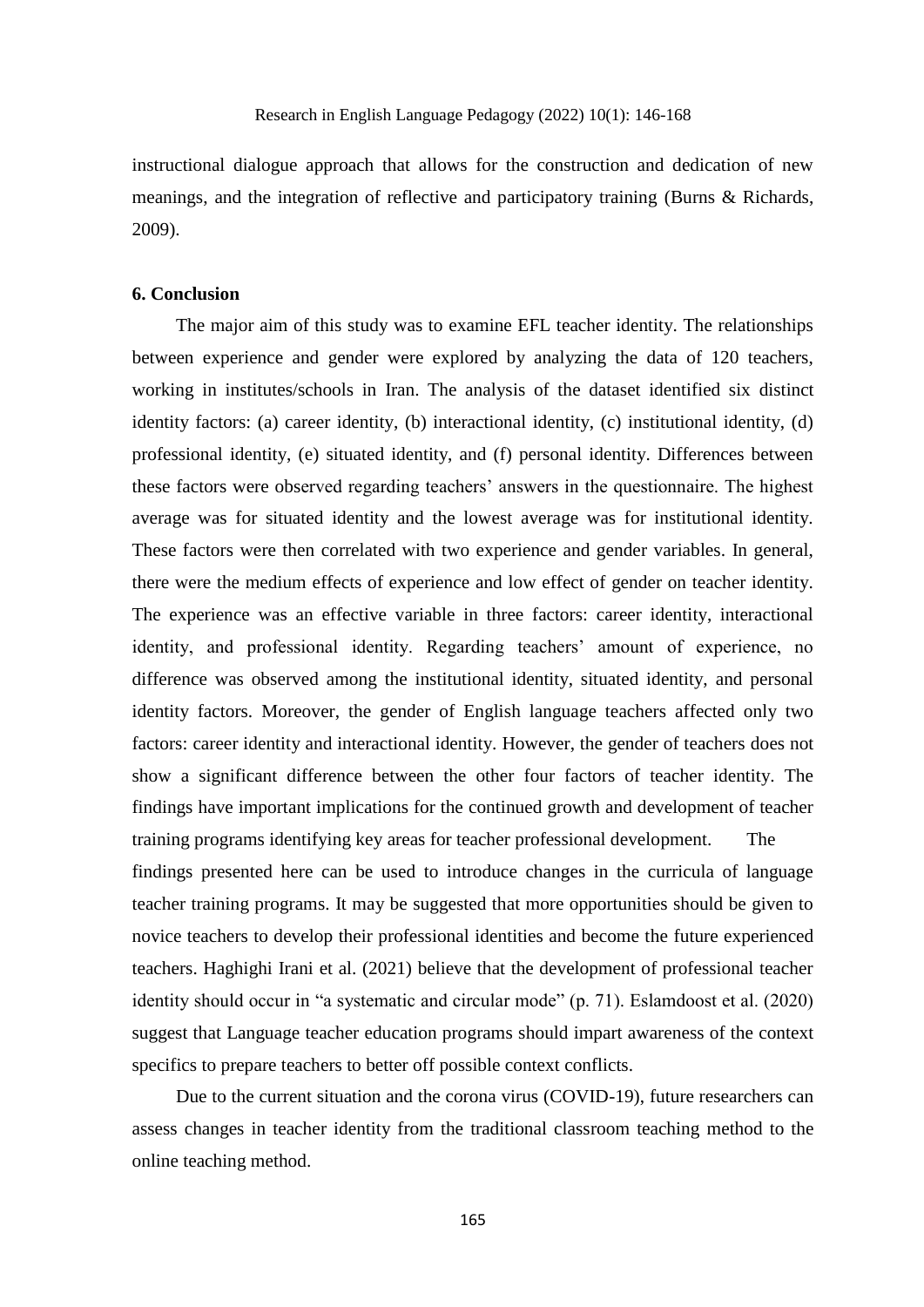### **References**

- Abednia, A. (2012). Teachers' professional identity: Contributions of a critical EFL teacher education course in Iran. *Teaching and Teacher Education, 28*(5), 706-717. DOI:10.1016/j.tate.2012.02.005
- Babanoglu, M. P., & Agcam, R. (2019). Turkish EFL teacher candidates' early teacher identity. *Asian Journal of Education and Training*, *5*(2), 386-391.
- Beauchamp, C., & Thomas, L. (2009). Understanding teacher identity: An overview of issues in the literature and implications for teacher education. *Cambridge Journal of Education, 39*(2), 175-189. DOI: 10.1080/03057640902902252
- Beijaard, D. (1995). Teachers' prior experiences and actual perceptions of professional identity. *Teachers and Teaching: Theory and Practice, 1*(2), 281-294. DOI:10.1080/1354060950010209
- Beijaard, D., Meijer, P. C., & Verloop, N. (2004). Reconsidering research on teachers' professional identity. *Teaching and Teacher Education, 20(*2), 107-128. DOI:10.1016/j.tate.2003.07.001
- Beijaard, D., Verloop, N., & Vermunt, J. D. (2000). Teachers' perceptions of professional identity: An exploratory study from a personal knowledge perspective. *Teaching and Teacher Education, 16*(7), 749–764. DOI:10.1016/S0742-051X(00)00023-8
- Berliner, D. (2001). Learning about and learning from expert teachers. *International Journal of Educational Research, 35*(5), 463-482. DOI:10.1016/S0883-0355(02)00004-6
- Berliner, D. (2004). Describing the behavior and documenting the accomplishments of expert teachers. *Bulletin of Science, Technology, and Society, 24*(3), 200-212. DOI:10.1177%2F0270467604265535
- Bloome, D., Carter, S. P., Christian, B. M., Otto, S., & Shuart-Faris, N. (2005). *A microethnographic approach to the discourse analysis of classroom language and literacy events.* London: Lawrence Erlbaum.
- Bousfield, T. (2017). *An examination of novice and expert teachers' pedagogy in a mixed-reality simulated inclusive secondary classroom including a student avatar with autism spectrum disorders.* Florida: Electronic Theses and Dissertation.
- Burns, A., & Richards, J. C. (2009). *Second language teacher education*. New York: Cambridge University Press.
- Day, C., Kington, A., Stobart, G., & Sammons, P. (2006). The personal and professional selves of teachers: Stable and unstable identities. *British Educational Research Journal, 4*(32), 601-616. DOI:10.1080/01411920600775316
- Dillabough, J. A. (1999). Gender politics and conceptions of the modern teacher: Women, identity, and professionalism. *British Journal of Sociology of Education, 20*(3), 373-394. DOI: 10.1080/01425699995326
- Eslamdoost, S., King, K. A. & Tajeddin, Z. (2020). Professional identity conflict and (re)construction among English teachers in Iran. *Journal of Language, Identity & Education*, 9(5), 327-341, DOI: 10.1080/15348458.2019.1676157
- Farrell, T. S. C. (2011). Exploring the professional role identities of experienced ESL teachers through reflective practice. *System, 39*(1), 54-62. DOI: 10.1016/j.system.2011.01.012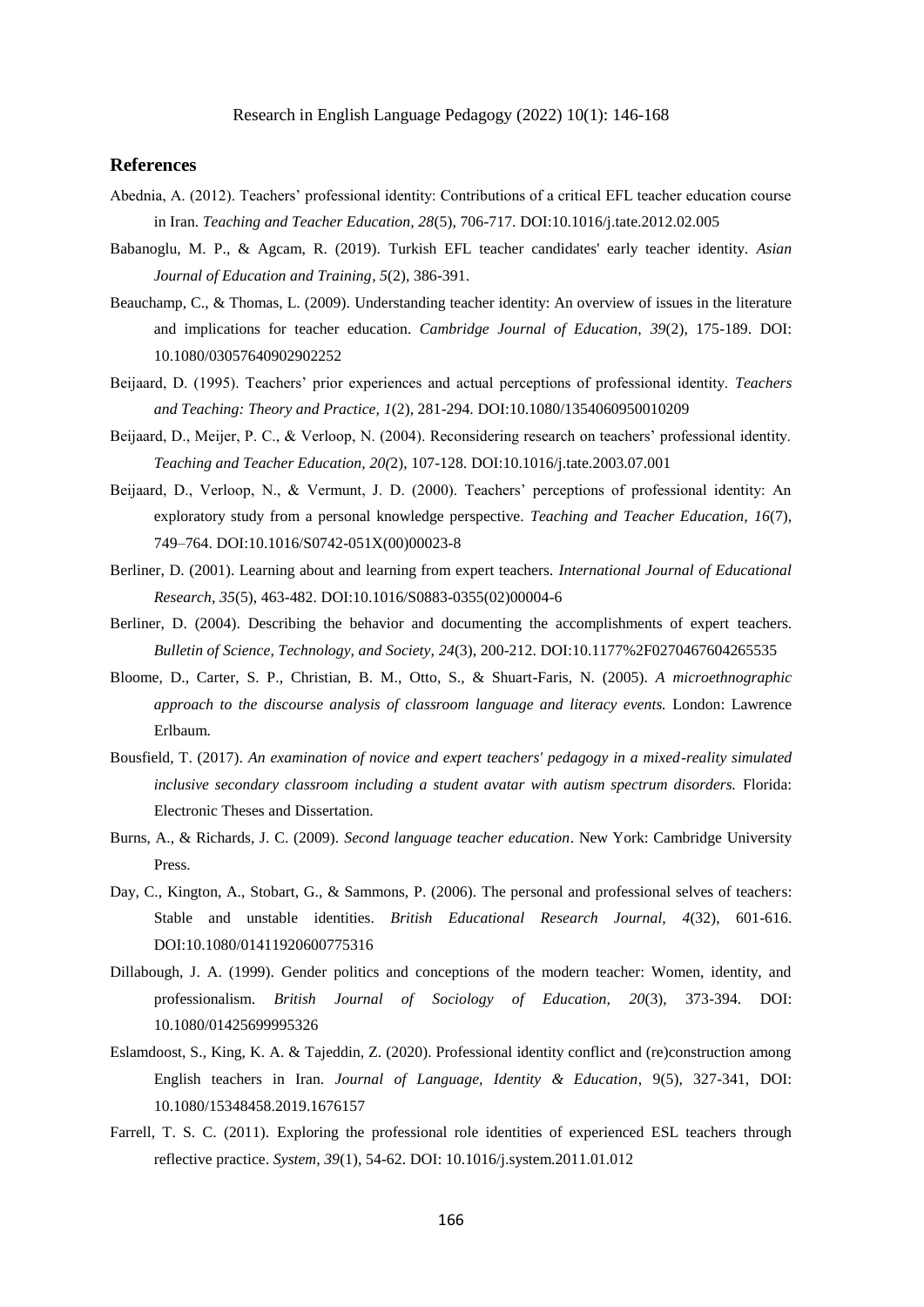- Gholamshahi, A. Alemi, M. & Tajeddin, Z. (2021). Developing and validating an EFL teacher imposed identity inventory: A mixed-methods study. *Journal of Modern Research in English Language Studies*, *82*, 91-116.
- Haghighi Irani, F., Chalak, A. & Hoseini Tabrizi, H. (2021). Engagement as an ice-breaking stage in teacher identity construction: A case of Iranian pre-service teachers. *The Independent Journal of Teaching and Learning, 16*(1), 57-75.
- Karimi, M. N., & Mofidi, M. (2019). L2 teacher identity development: An activity theoretic perspective. *System, 81*, 122–134. DOI:10.1016/j.system.2019.02.006
- Kerby, A. (1991). *Narrative and the self.* Bloomington, IN: Indiana University Press.
- Kline, R. B. (2016). *Methodology in the social sciences. Principles and practice of structural equation modeling* (4th ed.). NY: Guilford Press.
- Korthagen, F. (2004). In search of the essence of a good teacher: Towards a more holistic approach in teacher education. *Teaching and Teacher Education, 20*(1), 77-97. DOI:10.1016/j.tate.2003.10.002
- Meyers, L. S., Gamst, G. C., & Guarino, A. J. (2013). *Performing data analysis using IBM SPSS.* NJ: John Wiley & Sons.
- Mostafaei Alaei, M., & Najjarbaghseyah, R. (2016). Past, present, and aspirational identity of language teachers: Teaching experience and its influence on professional identity. *Foreign Language Research Journal, 6*(2), 303-320. DOI:10.22059/jflr.2017.209863.271
- Pennington, M. C., & Richards, J. C. (2016). Teacher identity in language teaching: Integrating personal, contextual, and professional factors. *RELC Journal, 47*(1), 5-23. https://doi:10.1177%2F0033688216631219
- Richards, J. & T. Farrell (2005). *Professional development for language teachers: Strategies for teacher learning*. Cambridge: Cambridge University Press.
- Richter, E. Brunner, M. & Richter, D. (2021). Teacher educators' task perception and its relationship to professional identity and teaching practice. *Teaching and Teacher Education*. 101, 103303. [DOI:10.1016/j.tate.2021.103303](https://doi.org/10.1016/j.tate.2021.103303)
- Ruppar, A., Roberts, C., & Olson, A. J. (2014). Faculty perceptions of expertise among teachers of students with severe disabilities. *Teacher Education and Special Education, 38*(3), 240-253. DOI:10.1177%2F0888406414552331
- Stryker, S., & Burke, P. J. (2000). The past, present, and future of an identity theory. *Social Psychology Quarterly, 63*(4), 284-297. DOI:10.2307/2695840
- Tabachnick, B. G., & Fidell, L. S. (2013). *Using multivariate statistics*. Harlow: Pearson.
- Varghese, M., Morgan, B., Johnston, B., & Johnson, K. A. (2005). Theorizing language teacher identity: Three perspectives and beyond. *Journal of language, Identity, and Education, 4*(1), 21-44. DOI:10.1207/s15327701jlie0401\_2
- Vélez-Rendón, G. (2010). From social identity to professional identity: Issues of language and gender. *Foreign Language Annals, 43*(4), 635-649. DOI:10.1111/j.1944-9720.2010.01113.x